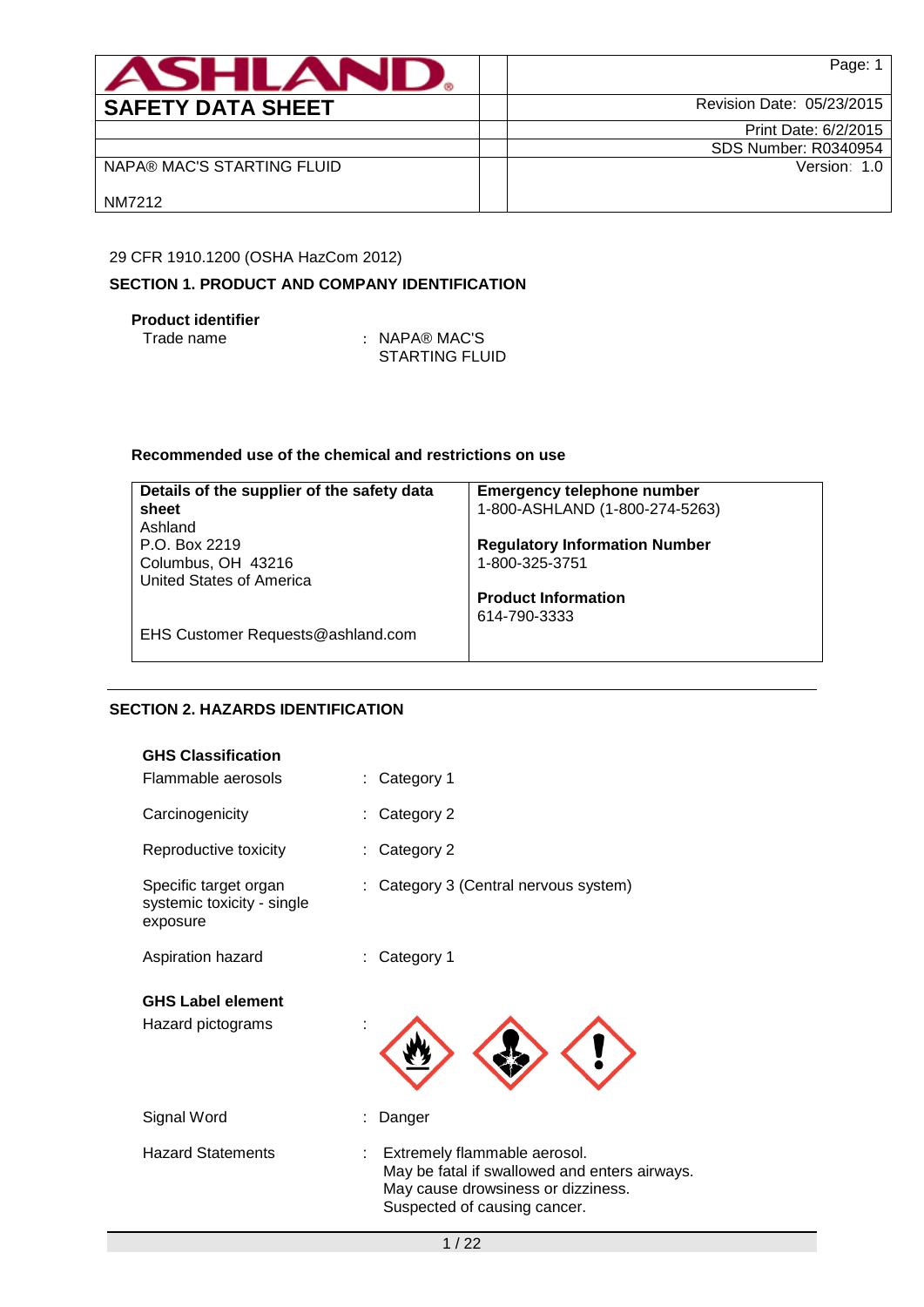|                                 | Page: 2                                                                                                                                                                                                                                                                                                                                                                                                                                                                                                                                                                                                                                                                                                                                                                                             |
|---------------------------------|-----------------------------------------------------------------------------------------------------------------------------------------------------------------------------------------------------------------------------------------------------------------------------------------------------------------------------------------------------------------------------------------------------------------------------------------------------------------------------------------------------------------------------------------------------------------------------------------------------------------------------------------------------------------------------------------------------------------------------------------------------------------------------------------------------|
| <b>SAFETY DATA SHEET</b>        | Revision Date: 05/23/2015                                                                                                                                                                                                                                                                                                                                                                                                                                                                                                                                                                                                                                                                                                                                                                           |
|                                 | Print Date: 6/2/2015                                                                                                                                                                                                                                                                                                                                                                                                                                                                                                                                                                                                                                                                                                                                                                                |
|                                 | <b>SDS Number: R0340954</b>                                                                                                                                                                                                                                                                                                                                                                                                                                                                                                                                                                                                                                                                                                                                                                         |
| NAPA® MAC'S STARTING FLUID      | Version: 1.0                                                                                                                                                                                                                                                                                                                                                                                                                                                                                                                                                                                                                                                                                                                                                                                        |
| NM7212                          |                                                                                                                                                                                                                                                                                                                                                                                                                                                                                                                                                                                                                                                                                                                                                                                                     |
|                                 | Suspected of damaging fertility or the unborn child.                                                                                                                                                                                                                                                                                                                                                                                                                                                                                                                                                                                                                                                                                                                                                |
| <b>Precautionary Statements</b> | <b>Prevention:</b><br>Obtain special instructions before use.<br>Do not handle until all safety precautions have been read and<br>understood.<br>Keep away from heat/sparks/open flames/hot surfaces. - No<br>smoking.<br>Do not spray on an open flame or other ignition source.<br>Pressurized container: Do not pierce or burn, even after use.<br>Avoid breathing dust/ fume/ gas/ mist/ vapors/ spray.<br>Use only outdoors or in a well-ventilated area.<br>Wear protective gloves/ protective clothing/ eye protection/ face<br>protection.<br><b>Response:</b><br>IF SWALLOWED: Immediately call a POISON CENTER or<br>doctor/ physician.<br>IF INHALED: Remove person to fresh air and keep comfortable<br>for breathing. Call a POISON CENTER or doctor/ physician if<br>you feel unwell. |

IF exposed or concerned: Get medical advice/ attention. Do NOT induce vomiting.

#### **Storage:**

Store in a well-ventilated place. Keep container tightly closed. Store locked up.

Protect from sunlight. Do not expose to temperatures exceeding 50 °C/ 122 °F.

# **Disposal:**

Dispose of contents/ container to an approved waste disposal plant.

#### **Other hazards**

None known.

# **SECTION 3. COMPOSITION/INFORMATION ON INGREDIENTS**

| Substance / Mixture |  |  | Mixture |
|---------------------|--|--|---------|
|---------------------|--|--|---------|

| Chemical nature | : Defatter |
|-----------------|------------|
|-----------------|------------|

## **Hazardous components**

| <b>Chemical Name</b>   | CAS-No.    | Classification         | Concentration (%) |
|------------------------|------------|------------------------|-------------------|
| <b>SOLVENT NAPHTHA</b> | 64742-89-8 | Flam. Liq. 2; H225     | 177.53            |
| (PETROLEUM), LIGHT     |            |                        |                   |
| <b>ALIPHATIC</b>       |            | <b>STOT SE 3; H336</b> |                   |
|                        |            |                        |                   |
|                        |            | Asp. Tox. 1; H304      |                   |
|                        |            | Aquatic Acute 2; H401  |                   |
|                        |            |                        |                   |
|                        |            | Aquatic Chronic 2;     |                   |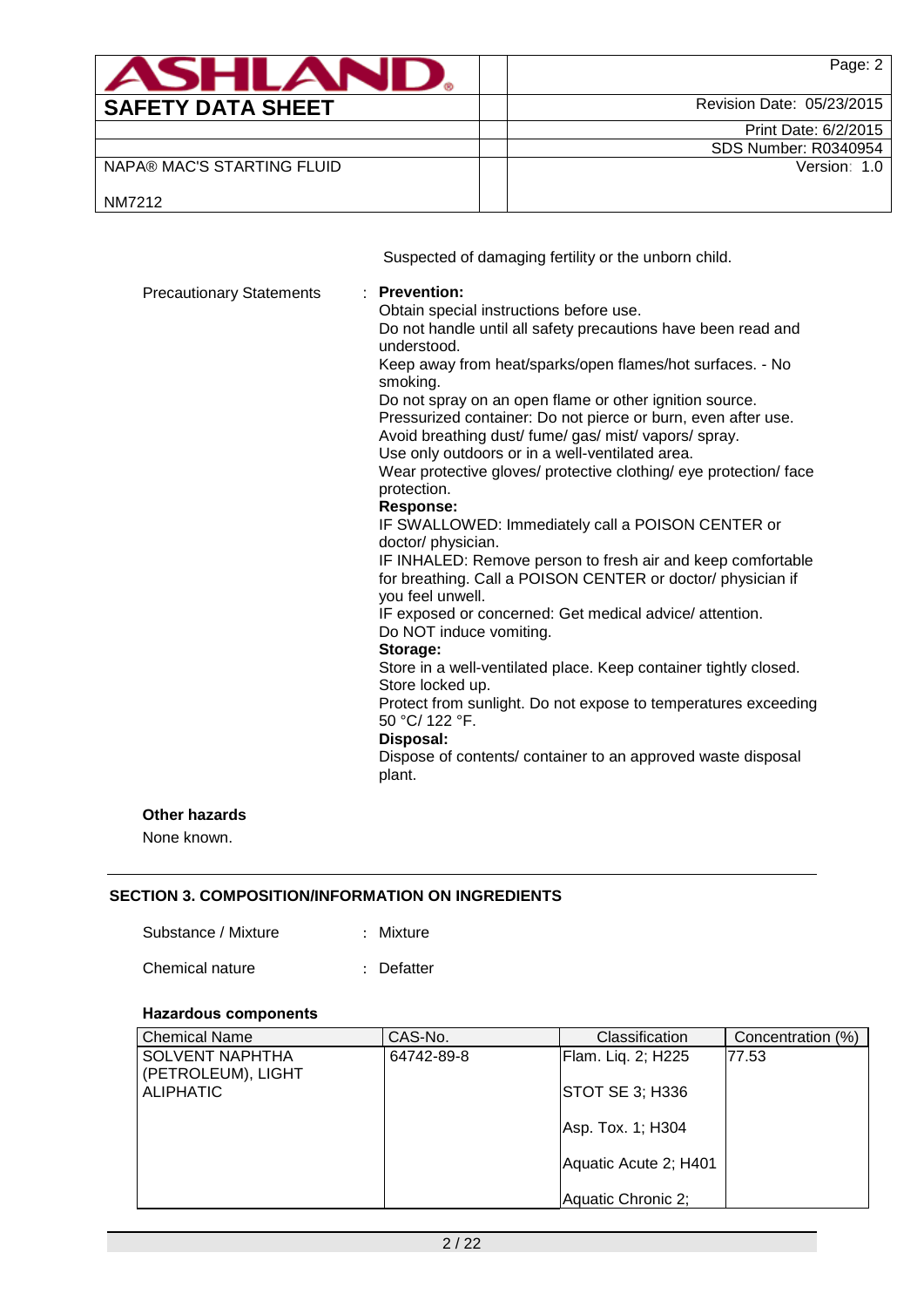| SHI AV                     | Page: 3                     |
|----------------------------|-----------------------------|
| <b>SAFETY DATA SHEET</b>   | Revision Date: 05/23/2015   |
|                            | Print Date: 6/2/2015        |
|                            | <b>SDS Number: R0340954</b> |
| NAPA® MAC'S STARTING FLUID | Version: 1.0                |
| NM7212                     |                             |

|                       |               | H411                              |       |
|-----------------------|---------------|-----------------------------------|-------|
|                       |               |                                   |       |
| ETHYL ETHER           | 60-29-7       | Flam. Liq. 1; H224                | 19.55 |
|                       |               | Acute Tox. 4; H302                |       |
|                       |               | STOT SE 3; H336                   |       |
|                       |               |                                   |       |
| n-HEPTANE             | 142-82-5      | Flam. Liq. 2; H225                | 3.10  |
|                       |               | Skin Irrit. 2; H315               |       |
|                       |               | <b>STOT SE 3; H336</b>            |       |
|                       |               | Asp. Tox. 1; H304                 |       |
|                       |               |                                   |       |
| <b>CARBON DIOXIDE</b> | 124-38-9      | Press. Gas Liquefied<br>gas; H280 | 2.01  |
|                       |               |                                   |       |
| <b>ETHANOL</b>        | $64 - 17 - 5$ | Flam. Liq. 2; H225                | 1.17  |
|                       |               | Eye Irrit. 2A; H319               |       |
|                       |               | STOT SE 3; H336                   |       |
|                       |               |                                   |       |
| ETHYL CHLORIDE        | 75-00-3       | Flam. Gas 1; H220                 | 0.29  |
|                       |               | Carc. 2; H351                     |       |
|                       |               |                                   |       |
| <b>TOLUENE</b>        | 108-88-3      | Flam. Liq. 2; H225                | 0.13  |
|                       |               | Skin Irrit. 2; H315               |       |
|                       |               | Eye Irrit. 2A; H319               |       |
|                       |               | Repr. 2; H361                     |       |
|                       |               | STOT SE 3; H336                   |       |
|                       |               | <b>STOT RE 2; H373</b>            |       |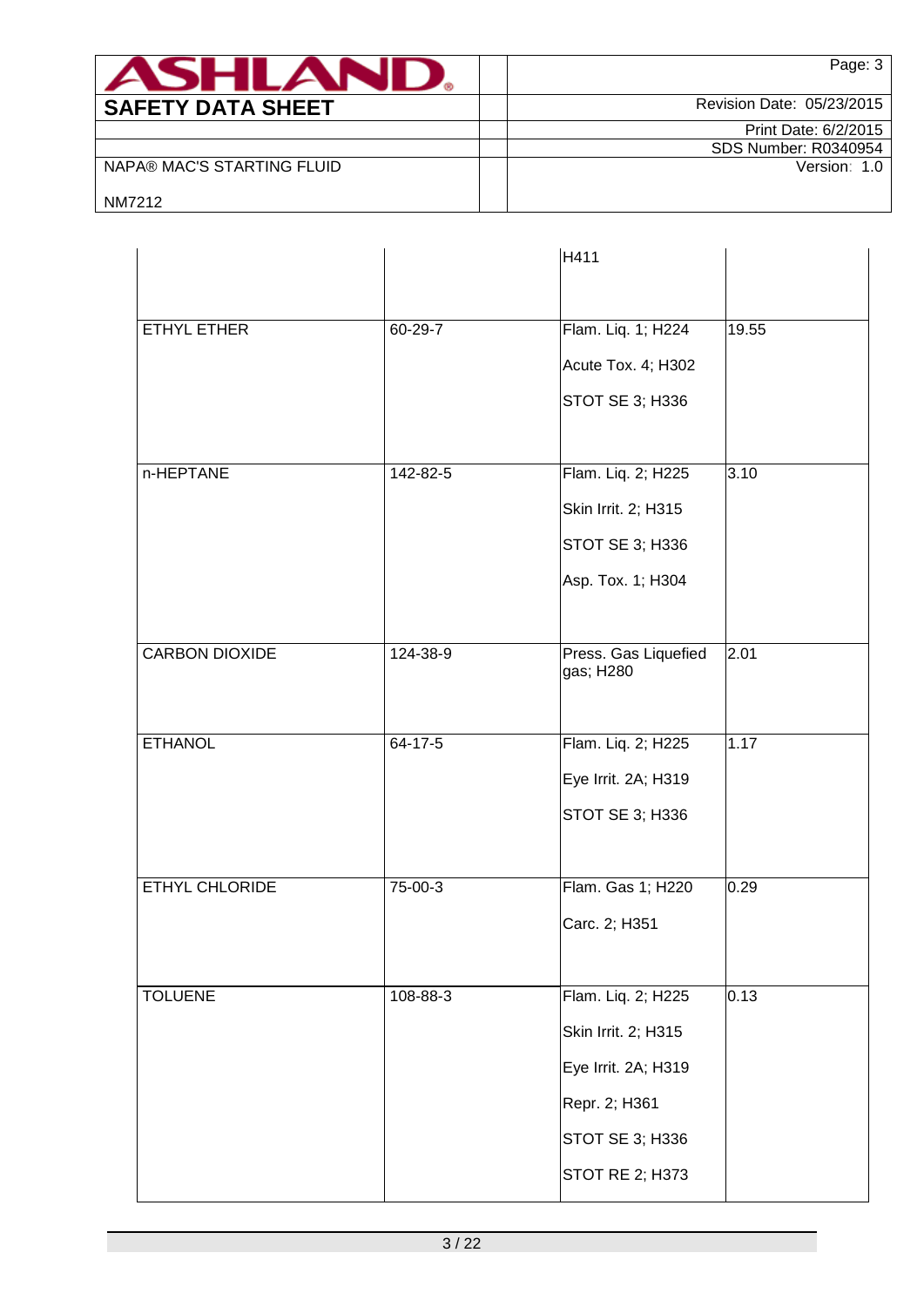| <b>ASHLAND</b>             | Page: 4                     |
|----------------------------|-----------------------------|
| <b>SAFETY DATA SHEET</b>   | Revision Date: 05/23/2015   |
|                            | Print Date: 6/2/2015        |
|                            | <b>SDS Number: R0340954</b> |
| NAPA® MAC'S STARTING FLUID | Version: 1.0                |
| NM7212                     |                             |

|  | Asp. Tox. 1; H304 |  |
|--|-------------------|--|
|  |                   |  |

| <b>SECTION 4. FIRST AID MEASURES</b>                              |                                                                                                                                                                                                                                                                                                                                             |
|-------------------------------------------------------------------|---------------------------------------------------------------------------------------------------------------------------------------------------------------------------------------------------------------------------------------------------------------------------------------------------------------------------------------------|
| General advice                                                    | : Move out of dangerous area.<br>Call a POISON CENTRE or doctor/physician if exposed or<br>you feel unwell.<br>Show this safety data sheet to the doctor in attendance.<br>Symptoms of poisoning may appear several hours later.<br>Do not leave the victim unattended.                                                                     |
| If inhaled                                                        | : Move to fresh air.<br>If unconscious place in recovery position and seek medical<br>advice.<br>Consult a physician after significant exposure.                                                                                                                                                                                            |
| In case of skin contact                                           | : Remove contaminated clothing. If irritation develops, get<br>medical attention.<br>If on skin, rinse well with water.<br>Wash contaminated clothing before re-use.                                                                                                                                                                        |
| In case of eye contact                                            | : Flush eyes with water as a precaution.<br>Remove contact lenses.<br>Protect unharmed eye.<br>If eye irritation persists, consult a specialist.                                                                                                                                                                                            |
| If swallowed                                                      | Obtain medical attention.<br>Do NOT induce vomiting.<br>Do not give milk or alcoholic beverages.<br>Never give anything by mouth to an unconscious person.<br>If symptoms persist, call a physician.                                                                                                                                        |
| Most important symptoms<br>and effects, both acute and<br>delayed | Inhalation of high concentrations of this material, as could<br>occur in enclosed spaces or during deliberate abuse, may be<br>associated with cardiac arrhythmias. Sympathomimetic drugs<br>may initiate cardiac arrhythmias in persons exposed to this<br>material.                                                                       |
|                                                                   | Signs and symptoms of exposure to this material through<br>breathing, swallowing, and/or passage of the material through<br>the skin may include:<br>stomach or intestinal upset (nausea, vomiting, diarrhea)<br>irritation (nose, throat, airways)<br>Cough<br>loss of appetite<br>confusion<br>irregular heartbeat<br>respiratory failure |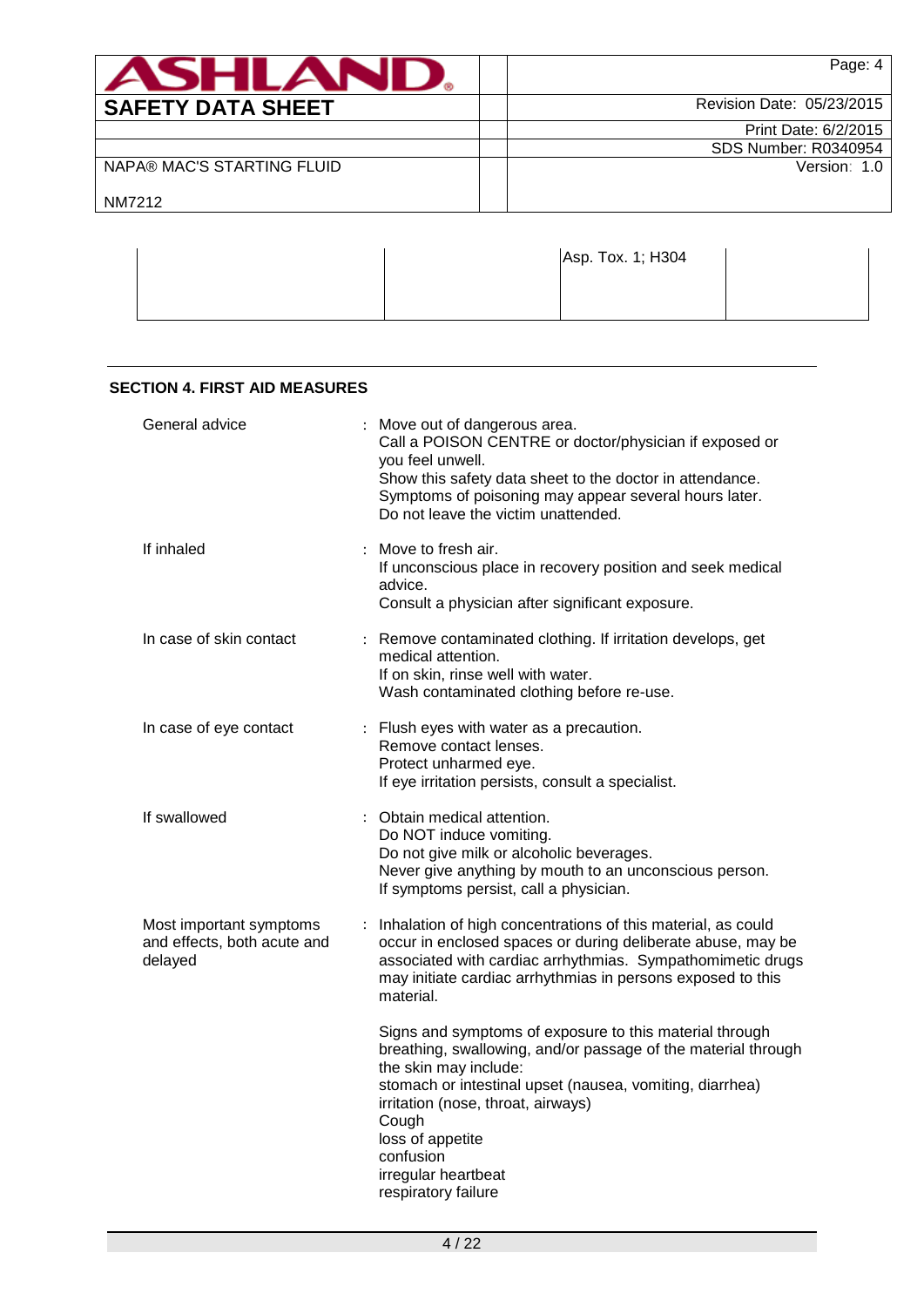| ASHI AN                    | Page: 5                   |
|----------------------------|---------------------------|
| <b>SAFETY DATA SHEET</b>   | Revision Date: 05/23/2015 |
|                            | Print Date: 6/2/2015      |
|                            | SDS Number: R0340954      |
| NAPA® MAC'S STARTING FLUID | Version: 1.0              |
| NM7212                     |                           |

|                    | May be fatal if swallowed and enters airways.          |  |  |  |  |  |
|--------------------|--------------------------------------------------------|--|--|--|--|--|
|                    | May cause drowsiness or dizziness.                     |  |  |  |  |  |
|                    | Suspected of causing cancer.                           |  |  |  |  |  |
|                    | Suspected of damaging fertility or the unborn child.   |  |  |  |  |  |
| Notes to physician | : No hazards which require special first aid measures. |  |  |  |  |  |

#### **SECTION 5. FIREFIGHTING MEASURES**

| Suitable extinguishing media                     |                | Use extinguishing measures that are appropriate to local<br>circumstances and the surrounding environment.<br>Water spray<br>Foam<br>Alcohol-resistant foam<br>Carbon dioxide (CO2)<br>Dry chemical                                                                                                                           |
|--------------------------------------------------|----------------|-------------------------------------------------------------------------------------------------------------------------------------------------------------------------------------------------------------------------------------------------------------------------------------------------------------------------------|
| Unsuitable extinguishing<br>media                |                | High volume water jet                                                                                                                                                                                                                                                                                                         |
| Specific hazards during<br>firefighting          |                | Never use welding or cutting torch on or near drum (even<br>empty) because product (even just residue) can ignite<br>explosively.<br>Beware of vapours accumulating to form explosive<br>concentrations. Vapours can accumulate in low areas.<br>Do not allow run-off from fire fighting to enter drains or water<br>courses. |
| Hazardous combustion<br>products                 |                | : Aldehydes<br>carbon dioxide and carbon monoxide<br>organic compounds<br>Hydrocarbons<br>formaldehyde-like                                                                                                                                                                                                                   |
| Specific extinguishing<br>methods                |                |                                                                                                                                                                                                                                                                                                                               |
|                                                  |                | Product is compatible with standard fire-fighting agents.                                                                                                                                                                                                                                                                     |
| Further information                              |                | : Fire residues and contaminated fire extinguishing water must<br>be disposed of in accordance with local regulations.<br>Use a water spray to cool fully closed containers.                                                                                                                                                  |
| Special protective equipment<br>for firefighters | $\ddot{\cdot}$ | In the event of fire, wear self-contained breathing apparatus.                                                                                                                                                                                                                                                                |

# **SECTION 6. ACCIDENTAL RELEASE MEASURES**

| Personal precautions,    | : Evacuate personnel to safe areas. |
|--------------------------|-------------------------------------|
| protective equipment and | Remove all sources of ignition.     |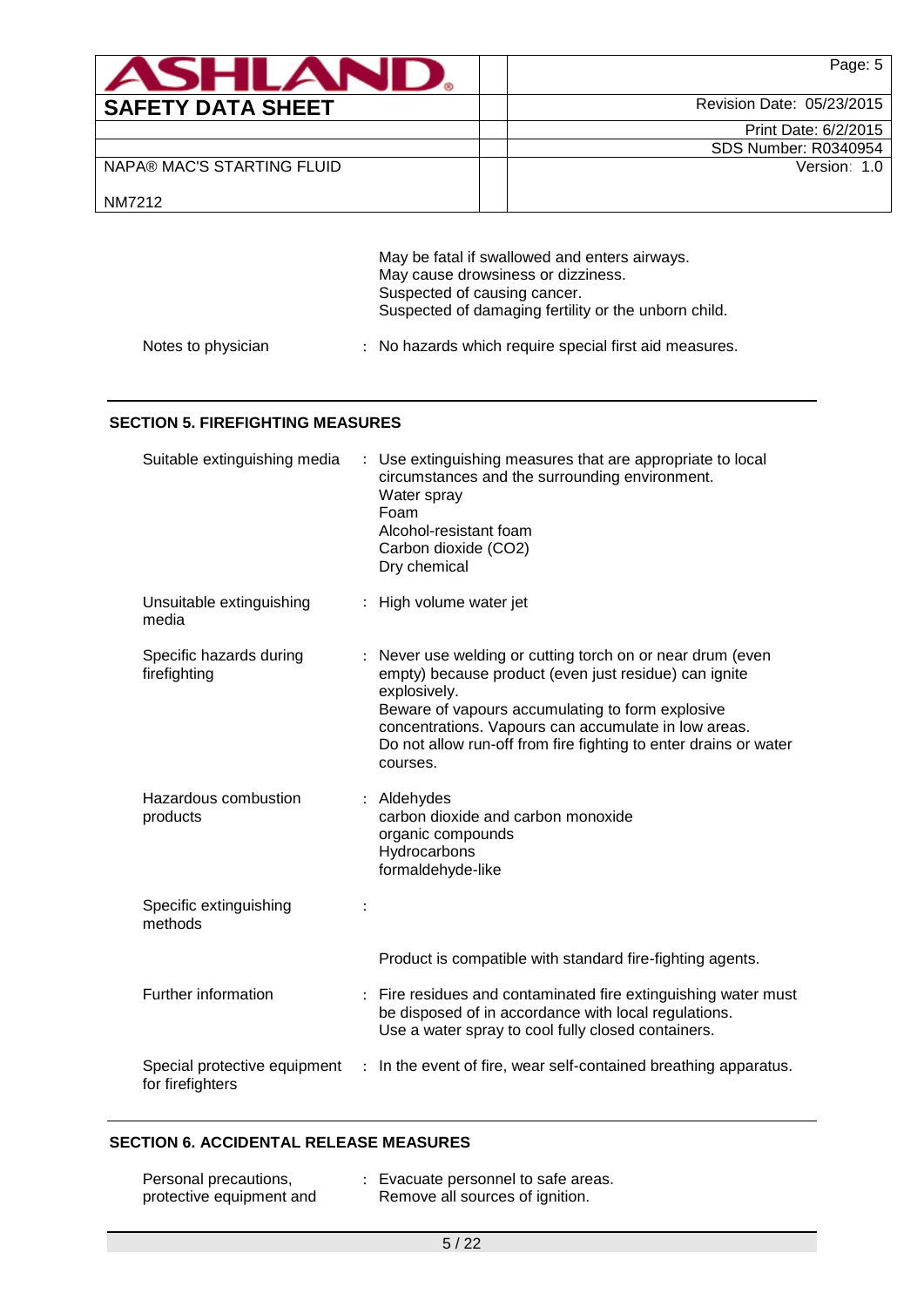| <b>ASHLAN</b>              | Page: 6                     |
|----------------------------|-----------------------------|
| <b>SAFETY DATA SHEET</b>   | Revision Date: 05/23/2015   |
|                            | Print Date: 6/2/2015        |
|                            | <b>SDS Number: R0340954</b> |
| NAPA® MAC'S STARTING FLUID | Version: 1.0                |
| NM7212                     |                             |

| emergency procedures                                     | Use personal protective equipment.<br>Ensure adequate ventilation.<br>Beware of vapours accumulating to form explosive<br>concentrations. Vapours can accumulate in low areas.<br>Persons not wearing protective equipment should be excluded<br>from area of spill until clean-up has been completed.         |
|----------------------------------------------------------|----------------------------------------------------------------------------------------------------------------------------------------------------------------------------------------------------------------------------------------------------------------------------------------------------------------|
| Environmental precautions                                | : Prevent product from entering drains.<br>Prevent further leakage or spillage if safe to do so.<br>If the product contaminates rivers and lakes or drains inform<br>respective authorities.                                                                                                                   |
| Methods and materials for<br>containment and cleaning up | : Suppress (knock down) gases/vapours/mists with a water<br>spray jet.<br>Contain spillage, soak up with non-combustible absorbent<br>material, (e.g. sand, earth, diatomaceous earth, vermiculite)<br>and transfer to a container for disposal according to local /<br>national regulations (see section 13). |
| Other information                                        | : Comply with all applicable federal, state, and local regulations.<br>Suppress (knock down) gases/vapours/mists with a water<br>spray jet.                                                                                                                                                                    |

# **SECTION 7. HANDLING AND STORAGE**

| Advice on safe handling     | : Open drum carefully as content may be under pressure.<br>Provide sufficient air exchange and/or exhaust in work rooms.<br>Do not breathe vapours/dust.<br>Do not smoke.<br>Container hazardous when empty.<br>Take precautionary measures against static discharges.<br>Avoid exposure - obtain special instructions before use.<br>Avoid contact with skin and eyes.<br>Smoking, eating and drinking should be prohibited in the<br>application area.<br>For personal protection see section 8.<br>Dispose of rinse water in accordance with local and national<br>regulations.<br>Container may be opened only under exhaust ventilation<br>hood. |
|-----------------------------|-------------------------------------------------------------------------------------------------------------------------------------------------------------------------------------------------------------------------------------------------------------------------------------------------------------------------------------------------------------------------------------------------------------------------------------------------------------------------------------------------------------------------------------------------------------------------------------------------------------------------------------------------------|
| Conditions for safe storage | : BEWARE: Aerosol is pressurized. Keep away from direct sun<br>exposure and temperatures over 50 °C. Do not open by force<br>or throw into fire even after use. Do not spray on flames or<br>red-hot objects.<br>Keep container tightly closed in a dry and well-ventilated<br>place.<br>Containers which are opened must be carefully resealed and<br>kept upright to prevent leakage.<br>Observe label precautions.<br>No smoking.<br>Electrical installations / working materials must comply with                                                                                                                                                 |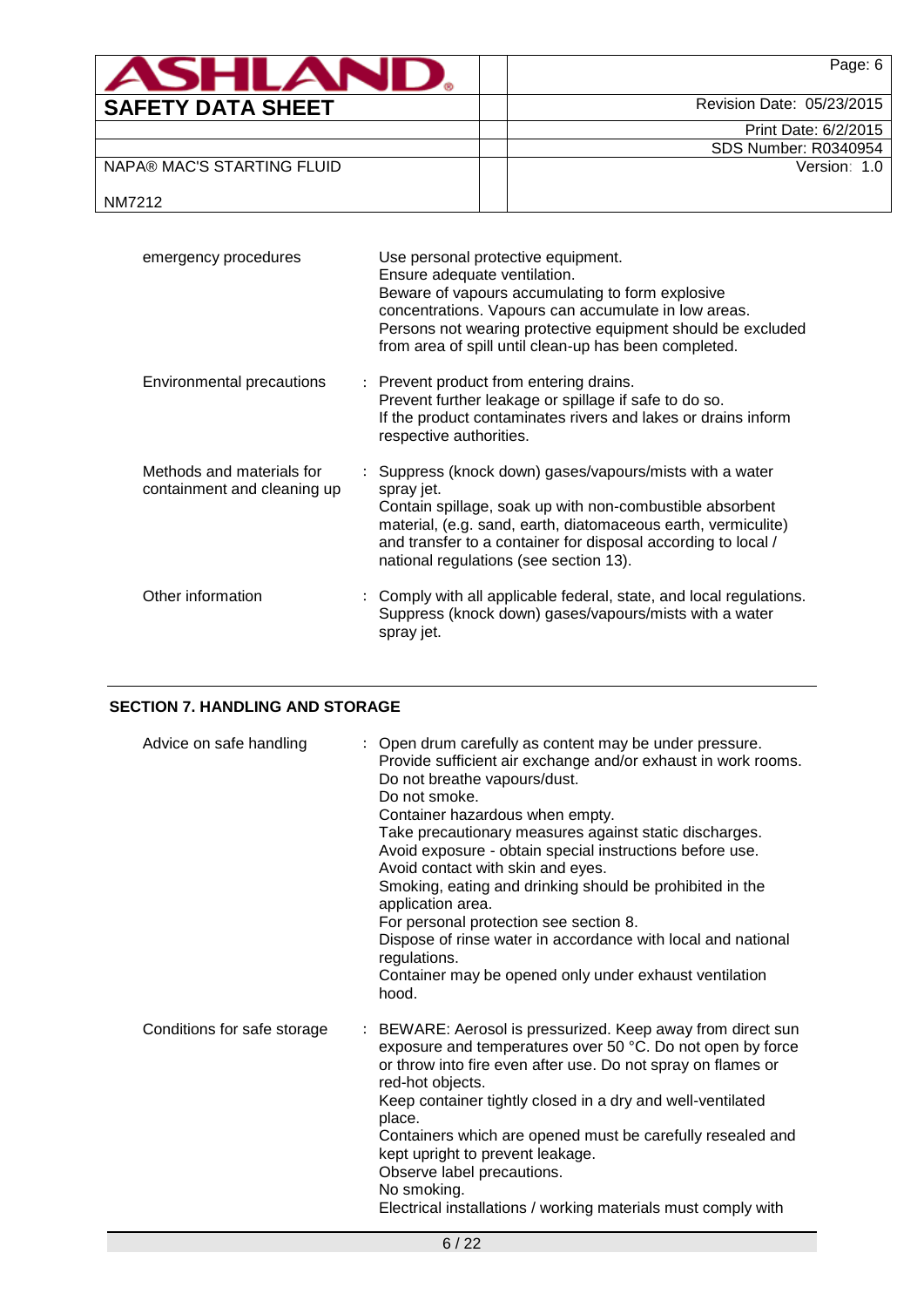| <b>ASHLAN</b>              | Page: 7                   |
|----------------------------|---------------------------|
| <b>SAFETY DATA SHEET</b>   | Revision Date: 05/23/2015 |
|                            | Print Date: 6/2/2015      |
|                            | SDS Number: R0340954      |
| NAPA® MAC'S STARTING FLUID | Version: 1.0              |
| NM7212                     |                           |

the technological safety standards.

# **SECTION 8. EXPOSURE CONTROLS/PERSONAL PROTECTION**

# **Components with workplace control parameters**

| Components                                                       | CAS-No.    | Value type<br>(Form of<br>exposure) | Control<br>parameters /<br>Permissible | <b>Basis</b>                 |
|------------------------------------------------------------------|------------|-------------------------------------|----------------------------------------|------------------------------|
|                                                                  |            |                                     | concentration                          |                              |
| <b>TOLUENE</b>                                                   | 108-88-3   | <b>TWA</b>                          | 20 ppm                                 | <b>ACGIH</b>                 |
|                                                                  |            | <b>REL</b>                          | 100 ppm                                | NIOSH/GUID                   |
|                                                                  |            |                                     | 375 mg/m3                              | Е                            |
|                                                                  |            | <b>STEL</b>                         | 150 ppm                                | NIOSH/GUID                   |
|                                                                  |            |                                     | 560 mg/m3                              | Е                            |
|                                                                  |            | <b>TWA</b>                          | 200 ppm                                | OSHA/Z2                      |
|                                                                  |            | Ceiling                             | 300 ppm                                | OSHA/Z2                      |
|                                                                  |            | <b>MAX. CONC</b>                    | 500 ppm                                | OSHA/Z2                      |
| <b>SOLVENT NAPHTHA</b><br>(PETROLEUM), LIGHT<br><b>ALIPHATIC</b> | 64742-89-8 | <b>TWA</b>                          | 500 ppm                                | OSHA_TRA<br><b>NS</b>        |
|                                                                  |            | <b>TWA</b>                          | 300 ppm                                | <b>ACGIH</b>                 |
|                                                                  |            | <b>TWA</b>                          | 2,000 mg/m3                            | <b>OSHA TRA</b><br><b>NS</b> |
|                                                                  |            | <b>TWA</b>                          | 1,370 mg/m3                            | <b>ACGIH</b>                 |
| <b>ETHYL ETHER</b>                                               | 60-29-7    | <b>TWA</b>                          | 400 ppm                                | <b>ACGIH</b>                 |
|                                                                  |            | <b>STEL</b>                         | $\overline{500}$ ppm                   | <b>ACGIH</b>                 |
|                                                                  |            | <b>PEL</b>                          | 400 ppm                                | OSHA_TRA                     |
|                                                                  |            |                                     | 1,200 mg/m3                            | <b>NS</b>                    |
|                                                                  |            | <b>TWA</b>                          | $\overline{400}$ ppm<br>1,200 mg/m3    | <b>TN OEL</b>                |
|                                                                  |            | <b>STEL</b>                         | 500 ppm                                | TN OEL                       |
|                                                                  |            |                                     | 1,500 mg/m3                            |                              |
| n-HEPTANE                                                        | 142-82-5   | <b>REL</b>                          | 85 ppm                                 | NIOSH/GUID                   |
|                                                                  |            |                                     | 350 mg/m3                              | Е                            |
|                                                                  |            | Ceil_Time                           | 440 ppm                                | NIOSH/GUID                   |
|                                                                  |            |                                     | 1,800 mg/m3                            | Е                            |
|                                                                  |            | <b>PEL</b>                          | 500 ppm<br>2,000 mg/m3                 | OSHA_TRA<br><b>NS</b>        |
|                                                                  |            | <b>TWA</b>                          | 400 ppm                                | <b>ACGIH</b>                 |
|                                                                  |            | <b>STEL</b>                         | 500 ppm                                | <b>ACGIH</b>                 |
| <b>CARBON DIOXIDE</b>                                            | 124-38-9   | <b>TWA</b>                          | 5,000 ppm                              | <b>ACGIH</b>                 |
|                                                                  |            | <b>STEL</b>                         | 30,000 ppm                             | <b>ACGIH</b>                 |
|                                                                  |            | <b>REL</b>                          | 5,000 ppm                              | NIOSH/GUID                   |
|                                                                  |            |                                     | 9,000 mg/m3                            | Е                            |
|                                                                  |            | <b>STEL</b>                         | 30,000 ppm                             | NIOSH/GUID                   |
|                                                                  |            |                                     | 54,000 mg/m3                           | Е                            |
|                                                                  |            | PEL                                 | 5,000 ppm                              | OSHA_TRA                     |
|                                                                  |            |                                     | 9,000 mg/m3                            | <b>NS</b>                    |
| <b>ETHANOL</b>                                                   | 64-17-5    | <b>REL</b>                          | 1,000 ppm                              | NIOSH/GUID                   |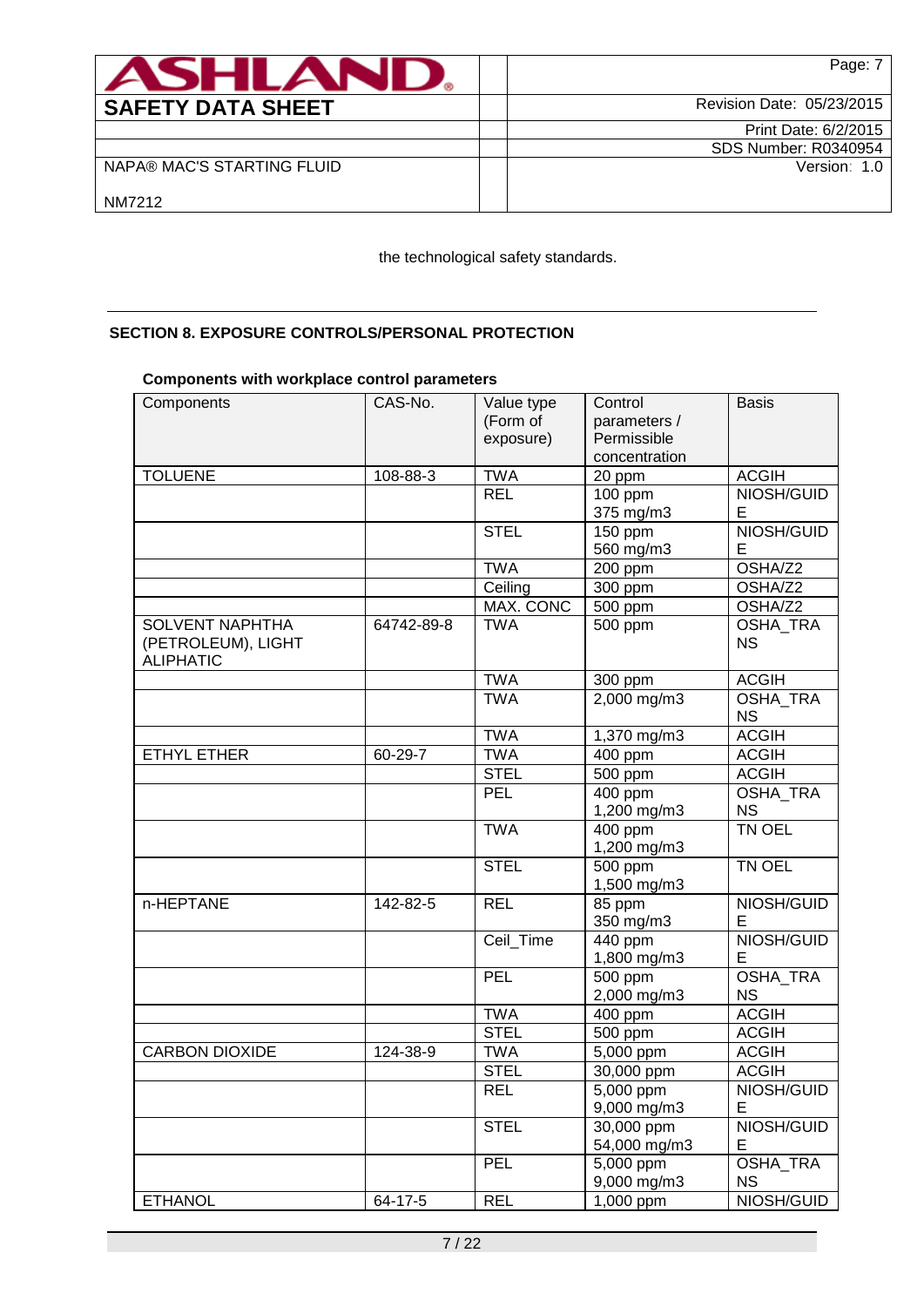| <b>ASHLAM</b>              | Page: 8                     |
|----------------------------|-----------------------------|
| <b>SAFETY DATA SHEET</b>   | Revision Date: 05/23/2015   |
|                            | Print Date: 6/2/2015        |
|                            | <b>SDS Number: R0340954</b> |
| NAPA® MAC'S STARTING FLUID | Version: 1.0                |
| NM7212                     |                             |

|                       |         |             | 1,900 mg/m3              | Е                            |
|-----------------------|---------|-------------|--------------------------|------------------------------|
|                       |         | <b>PEL</b>  | 1,000 ppm<br>1,900 mg/m3 | OSHA_TRA<br><b>NS</b>        |
|                       |         | <b>STEL</b> | 1,000 ppm                | <b>ACGIH</b>                 |
|                       |         | <b>TWA</b>  | 1,000 ppm<br>1,900 mg/m3 | Z <sub>1</sub> A             |
| <b>ETHYL CHLORIDE</b> | 75-00-3 | <b>TWA</b>  | $100$ ppm                | <b>ACGIH</b>                 |
|                       |         | <b>PEL</b>  | 1,000 ppm<br>2,600 mg/m3 | <b>OSHA TRA</b><br><b>NS</b> |
|                       |         | <b>TWA</b>  | 1,000 ppm<br>2,600 mg/m3 | Z <sub>1</sub> A             |

#### **Biological occupational exposure limits**

| Components     | CAS-No.    | Control<br>parameters           | <b>Biological</b><br>specimen | Samplin<br>g time                                                | Permissible<br>concentratio<br>n | <b>Basis</b> |
|----------------|------------|---------------------------------|-------------------------------|------------------------------------------------------------------|----------------------------------|--------------|
| <b>TOLUENE</b> | 108-88-3   | o-Cresol,<br>with<br>hydrolysis | Creatinine<br>in urine        | Samplin<br>g time:<br>End of<br>shift.                           | $0.3$ mg/g                       |              |
| Remarks:       | Background |                                 |                               |                                                                  |                                  |              |
|                |            | toluene                         | Urine                         | Samplin<br>g time:<br>End of<br>shift.                           | $0.03$ mg/l                      |              |
|                |            | toluene                         | <b>Blood</b>                  | Samplin<br>g time:<br>Prior to<br>last shift<br>of work<br>week. | $0.02$ mg/l                      |              |

**Engineering measures** : Provide sufficient mechanical (general and/or local exhaust) ventilation to maintain exposure below exposure guidelines (if applicable) or below levels that cause known, suspected or apparent adverse effects.

#### **Personal protective equipment**

| Respiratory protection | : In the case of vapour formation use a respirator with an<br>approved filter.<br>In the case of dust or aerosol formation use respirator with an<br>approved filter.                                                                                                                                                                                                                                                                                                                                                                                                      |  |
|------------------------|----------------------------------------------------------------------------------------------------------------------------------------------------------------------------------------------------------------------------------------------------------------------------------------------------------------------------------------------------------------------------------------------------------------------------------------------------------------------------------------------------------------------------------------------------------------------------|--|
|                        | A NIOSH-approved air-purifying respirator with an appropriate<br>cartridge and/or filter may be permissible under certain<br>circumstances where airborne concentrations are expected to<br>exceed exposure limits (if applicable) or if overexposure has<br>otherwise been determined. Protection provided by air-<br>purifying respirators is limited. Use a positive pressure, air-<br>supplied respirator if there is any potential for uncontrolled<br>release, exposure levels are not known or any other<br>circumstances where an air-purifying respirator may not |  |

provide adequate protection.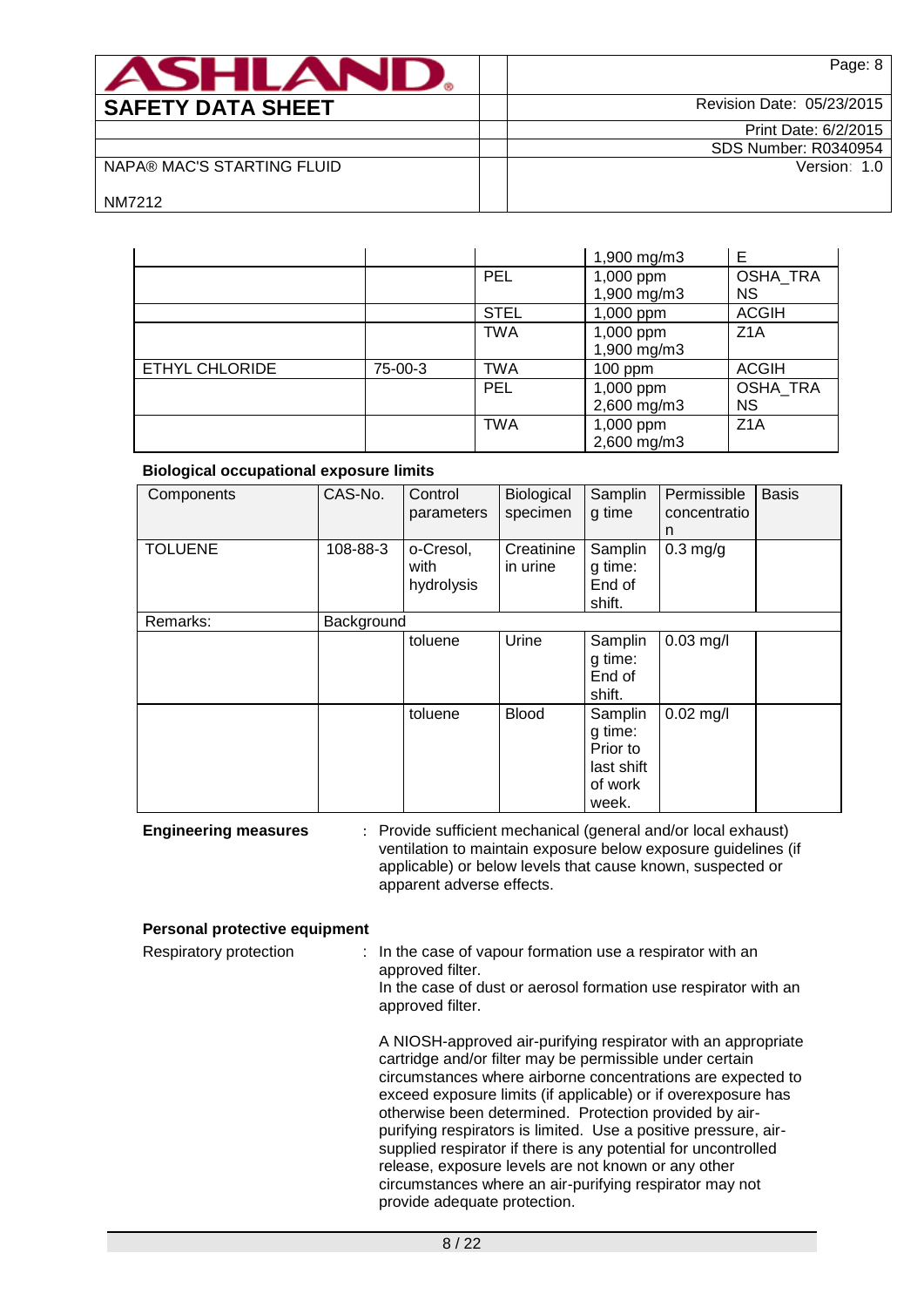| <b>ASHLAND.</b>            | Page: 9                     |
|----------------------------|-----------------------------|
| <b>SAFETY DATA SHEET</b>   | Revision Date: 05/23/2015   |
|                            | Print Date: 6/2/2015        |
|                            | <b>SDS Number: R0340954</b> |
| NAPA® MAC'S STARTING FLUID | Version: 1.0                |
| NM7212                     |                             |

| Hand protection<br><b>Remarks</b> | : The suitability for a specific workplace should be discussed<br>with the producers of the protective gloves.                                                                                                                                                                       |
|-----------------------------------|--------------------------------------------------------------------------------------------------------------------------------------------------------------------------------------------------------------------------------------------------------------------------------------|
| Eye protection                    | : Not required under normal conditions of use. Wear splash-<br>proof safety goggles if material could be misted or splashed<br>into eyes.                                                                                                                                            |
| Skin and body protection          | : Wear as appropriate:<br>impervious clothing<br>Safety shoes<br>Flame-resistant clothing<br>Choose body protection according to the amount and<br>concentration of the dangerous substance at the work place.<br>Wear resistant gloves (consult your safety equipment<br>supplier). |
| Hygiene measures                  | : Wash hands before breaks and at the end of workday.<br>When using do not eat or drink.<br>When using do not smoke.                                                                                                                                                                 |

# **SECTION 9. PHYSICAL AND CHEMICAL PROPERTIES**

| Physical state              |                      | : aerosol                                                                                       |
|-----------------------------|----------------------|-------------------------------------------------------------------------------------------------|
| Odour                       | ÷                    | No data available                                                                               |
| <b>Odour Threshold</b>      | $\ddot{\cdot}$       | No data available                                                                               |
| рH                          | ÷                    | No data available                                                                               |
|                             | ٠                    | No data available                                                                               |
| Boiling point/boiling range |                      | : 94.3 °F / 34.6 °C<br>(1,013.232 hPa)<br><b>Calculated Phase Transition Liquid/Gas</b>         |
| Flash point                 |                      | -49 °F / -45 °C                                                                                 |
| Evaporation rate            |                      | <b>Calculated Flash Point</b><br>: No data available                                            |
| Flammability (solid, gas)   |                      | : No data available                                                                             |
| Upper explosion limit       |                      | : $36.5\%$ (V)                                                                                  |
| Lower explosion limit       | $\ddot{\phantom{a}}$ | <b>Calculated Explosive Limit</b><br>1.05 %(V)                                                  |
| Vapour pressure             |                      | <b>Calculated Explosive Limit</b><br>: 717.2616 hPa (25 °C)<br><b>Calculated Vapor Pressure</b> |
| Relative vapour density     |                      | No data available                                                                               |
| Relative density            |                      | No data available                                                                               |
|                             |                      |                                                                                                 |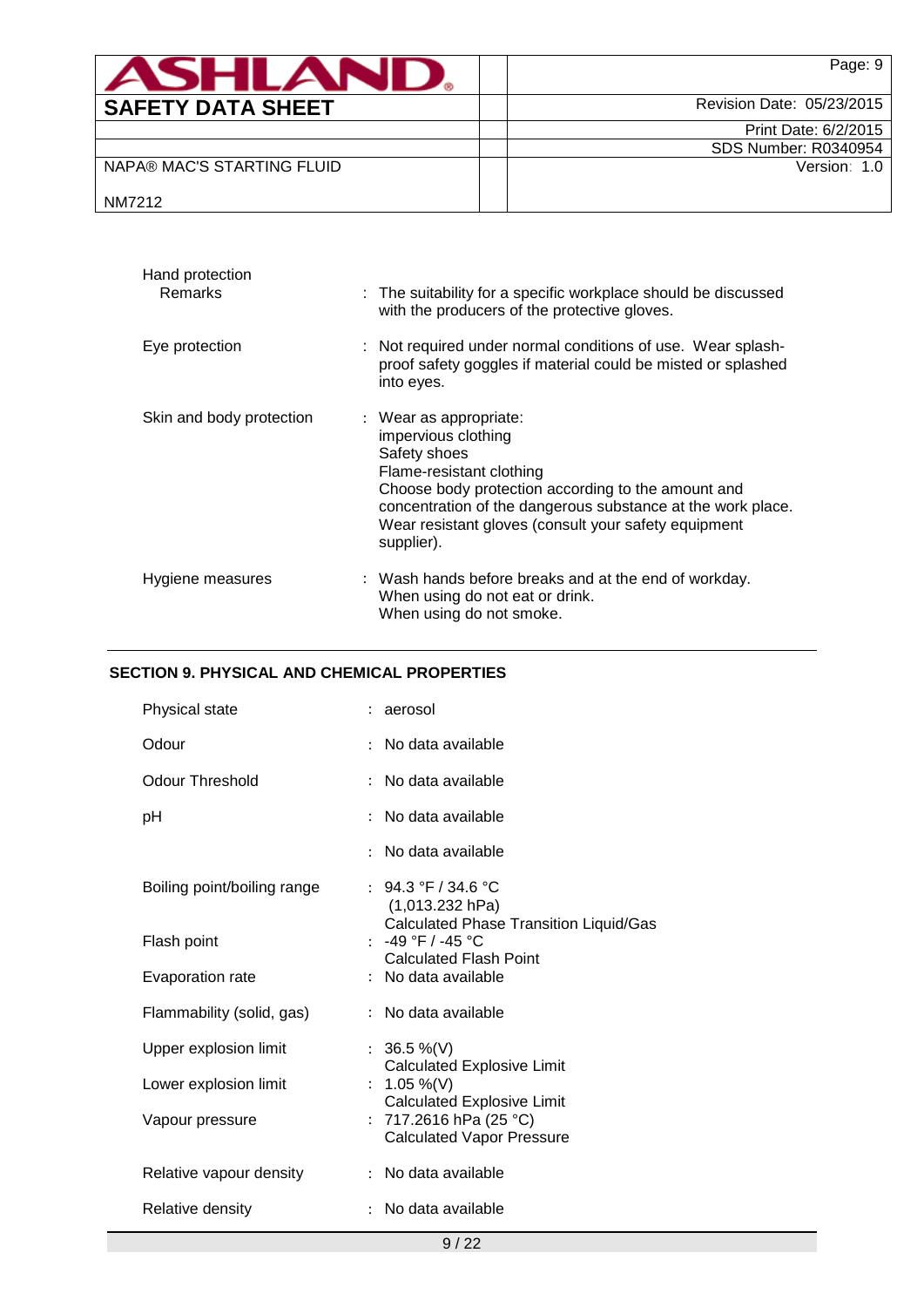| <b>ASHLAN</b>              | Page: 10                    |
|----------------------------|-----------------------------|
| <b>SAFETY DATA SHEET</b>   | Revision Date: 05/23/2015   |
|                            | Print Date: 6/2/2015        |
|                            | <b>SDS Number: R0340954</b> |
| NAPA® MAC'S STARTING FLUID | Version: 1.0                |
| NM7212                     |                             |

| Density                                    | : 0.7114 g/cm3 (15.56 °C)                 |
|--------------------------------------------|-------------------------------------------|
| Solubility(ies)<br>Water solubility        | No data available<br>$\ddot{\phantom{a}}$ |
| Solubility in other solvents               | : No data available                       |
| Partition coefficient: n-<br>octanol/water | : No data available                       |
| Thermal decomposition                      | :   No data available                     |
| Viscosity<br>Viscosity, dynamic            | : No data available                       |
| Viscosity, kinematic                       | : No data available                       |
| Oxidizing properties                       | No data available                         |
|                                            |                                           |

# **SECTION 10. STABILITY AND REACTIVITY**

| Reactivity                            | : No decomposition if stored and applied as directed.                                                                                       |
|---------------------------------------|---------------------------------------------------------------------------------------------------------------------------------------------|
| Chemical stability                    | : Stable under recommended storage conditions.                                                                                              |
| Possibility of hazardous<br>reactions | : Vapours may form explosive mixture with air.                                                                                              |
| Conditions to avoid                   | : Heat, flames and sparks.                                                                                                                  |
|                                       | excessive heat                                                                                                                              |
| Incompatible materials                | $:$ Acids<br>Alkali metals<br>Ammonia<br><b>Bases</b><br>halogens<br>inorganic materials<br>Oxidizing agents<br>sodium<br>Sulphur compounds |
| Hazardous decomposition<br>products   | Aldehydes<br>carbon dioxide and carbon monoxide<br>formaldehyde-like<br>Hydrocarbons<br>organic compounds                                   |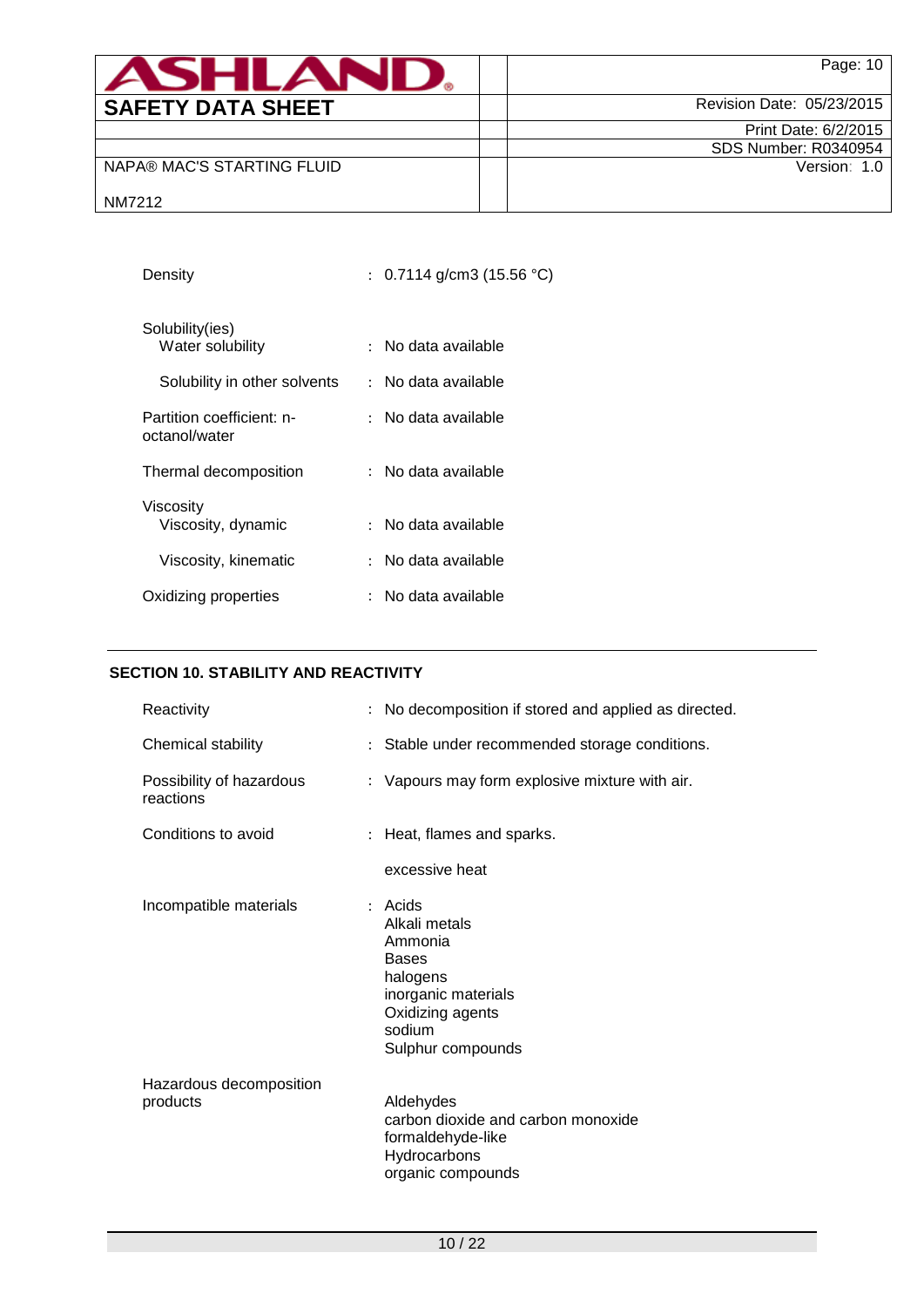| <b>ASHLAN</b>              | Page: 11                    |
|----------------------------|-----------------------------|
| <b>SAFETY DATA SHEET</b>   | Revision Date: 05/23/2015   |
|                            | Print Date: 6/2/2015        |
|                            | <b>SDS Number: R0340954</b> |
| NAPA® MAC'S STARTING FLUID | Version: 1.0                |
| NM7212                     |                             |

# **SECTION 11. TOXICOLOGICAL INFORMATION**

| Information on likely routes of : Inhalation<br>exposure                               | Skin contact<br>Eye Contact<br>Ingestion                                                                                                                                                                                   |  |  |  |
|----------------------------------------------------------------------------------------|----------------------------------------------------------------------------------------------------------------------------------------------------------------------------------------------------------------------------|--|--|--|
| <b>Acute toxicity</b><br>Not classified based on available information.<br>Components: |                                                                                                                                                                                                                            |  |  |  |
| SOLVENT NAPHTHA (PETROLEUM), LIGHT ALIPHATIC:<br>Acute oral toxicity                   | : LD 50 (Rat): $> 8,000$ mg/kg                                                                                                                                                                                             |  |  |  |
| Acute inhalation toxicity                                                              | : LC 50 (Rat): 3400 ppm<br>Exposure time: 4 h<br>Test atmosphere: vapour                                                                                                                                                   |  |  |  |
| Acute dermal toxicity                                                                  | : LD 50 (Rat): $> 4,000$ mg/kg                                                                                                                                                                                             |  |  |  |
| ETHYL ETHER:<br>Acute oral toxicity                                                    | : LD50 (Rat): 1,200 - 1,700 mg/kg                                                                                                                                                                                          |  |  |  |
| Acute inhalation toxicity                                                              | : LC 50 (Rat): 32,000 mg/l<br>Exposure time: 4 h                                                                                                                                                                           |  |  |  |
| n-HEPTANE:<br>Acute oral toxicity                                                      | : LD 50 (Rat): Expected $> 5,000$ mg/kg<br>Remarks: Information given is based on data obtained from<br>similar substances.                                                                                                |  |  |  |
| Acute inhalation toxicity                                                              | : LC 50 (Rat, male and female): > 29.29 mg/l<br>Exposure time: 4 h<br>Test atmosphere: vapour<br>Method: OECD Test Guideline 403<br>Assessment: No adverse effect has been observed in acute<br>inhalation toxicity tests. |  |  |  |
| Acute dermal toxicity                                                                  | : LD 50 (Rabbit): Expected $> 2,000$ mg/kg<br>Assessment: Not classified as acutely toxic by dermal<br>absorption under GHS.<br>Remarks: Information given is based on data obtained from<br>similar substances.           |  |  |  |
| ETHANOL:<br>Acute oral toxicity                                                        | : LD 50 (Rat): 7,060 mg/kg                                                                                                                                                                                                 |  |  |  |
| Acute inhalation toxicity                                                              | : LC 50 (Rat): 117 - 125 mg/l<br>Exposure time: 4 h                                                                                                                                                                        |  |  |  |
|                                                                                        | LC 50 (Mouse): 39 mg/l<br>Exposure time: 4 h                                                                                                                                                                               |  |  |  |
| Acute dermal toxicity                                                                  | : LD Lo (Rabbit): 20 g/kg                                                                                                                                                                                                  |  |  |  |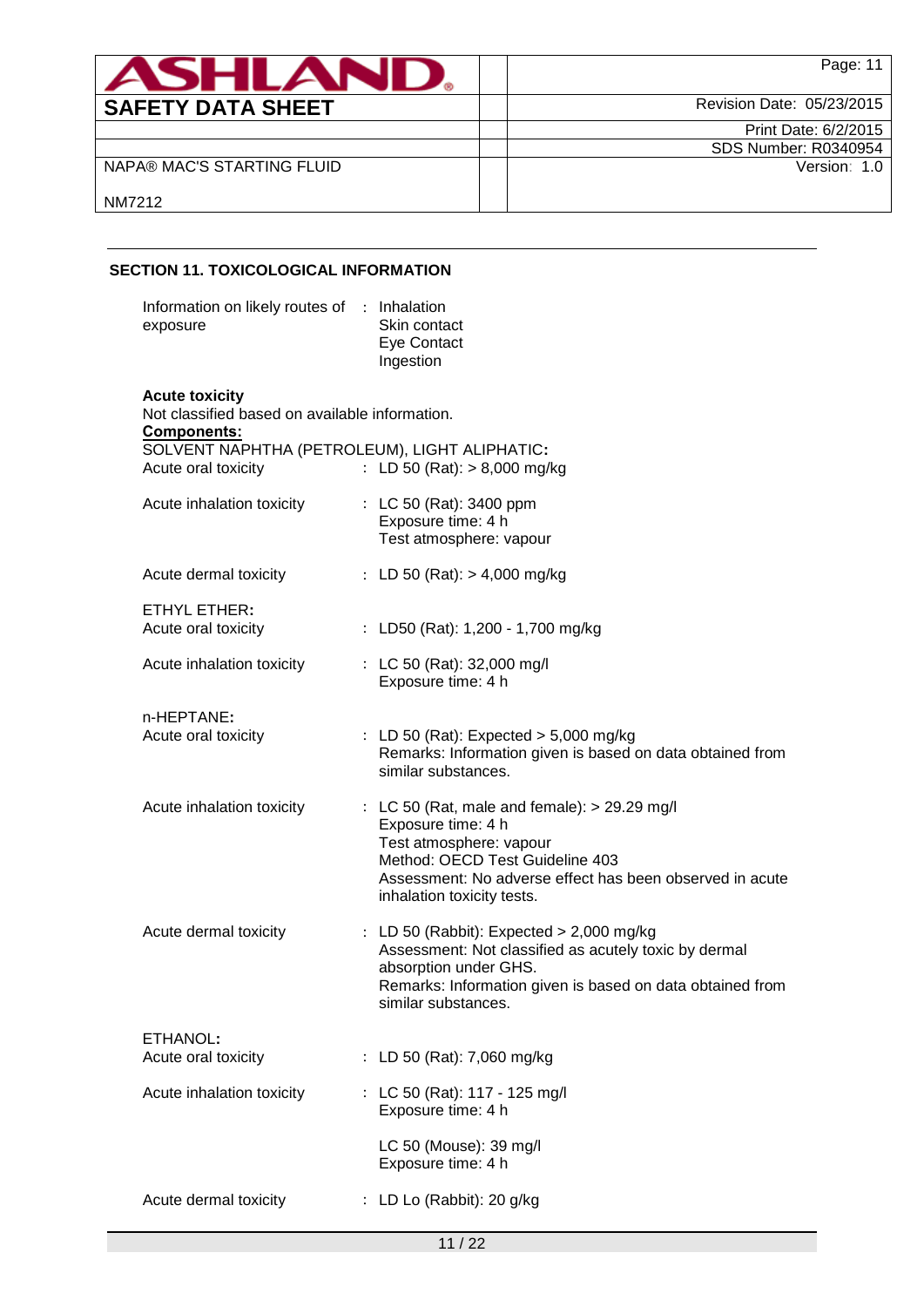| <b>ASHLAI</b>              | Page: 12                    |
|----------------------------|-----------------------------|
| <b>SAFETY DATA SHEET</b>   | Revision Date: 05/23/2015   |
|                            | Print Date: 6/2/2015        |
|                            | <b>SDS Number: R0340954</b> |
| NAPA® MAC'S STARTING FLUID | Version: 1.0                |
| NM7212                     |                             |

| <b>ETHYL CHLORIDE:</b><br>Acute inhalation toxicity | : LC 50 (Rat): $> 19000$ ppm<br>Exposure time: 4 h<br>Test atmosphere: vapour<br>Method: OECD Test Guideline 403 |
|-----------------------------------------------------|------------------------------------------------------------------------------------------------------------------|
| TOLUENE:<br>Acute oral toxicity                     | : LD 50 (Rat): $>$ 5,000 mg/kg                                                                                   |
| Acute inhalation toxicity                           | : LC 50 (Rat): 8000 ppm<br>Exposure time: 4 h                                                                    |
| Acute dermal toxicity                               | : LD 50 (Rabbit): 12,124 mg/kg                                                                                   |

## **Skin corrosion/irritation**

Not classified based on available information. **Product:** Result: Repeated exposure may cause skin dryness or cracking.

# **Components:**

SOLVENT NAPHTHA (PETROLEUM), LIGHT ALIPHATIC**:** Result: Mildly irritating to skin

ETHYL ETHER**:** Result: Irritating to skin

n-HEPTANE**:** Result: Irritating to skin

CARBON DIOXIDE**:** Result: Not irritating to skin

ETHANOL**:** Result: Slightly irritating to skin

ETHYL CHLORIDE**:** Result: Mildly irritating to skin

TOLUENE**:** Result: Irritating to skin

#### **Serious eye damage/eye irritation**

Not classified based on available information. **Product:** Remarks: Vapours may cause irritation to the eyes, respiratory system and the skin.

#### **Components:**

SOLVENT NAPHTHA (PETROLEUM), LIGHT ALIPHATIC**:** Result: Mildly irritating to eyes

ETHYL ETHER**:** Result: Severely irritating to eyes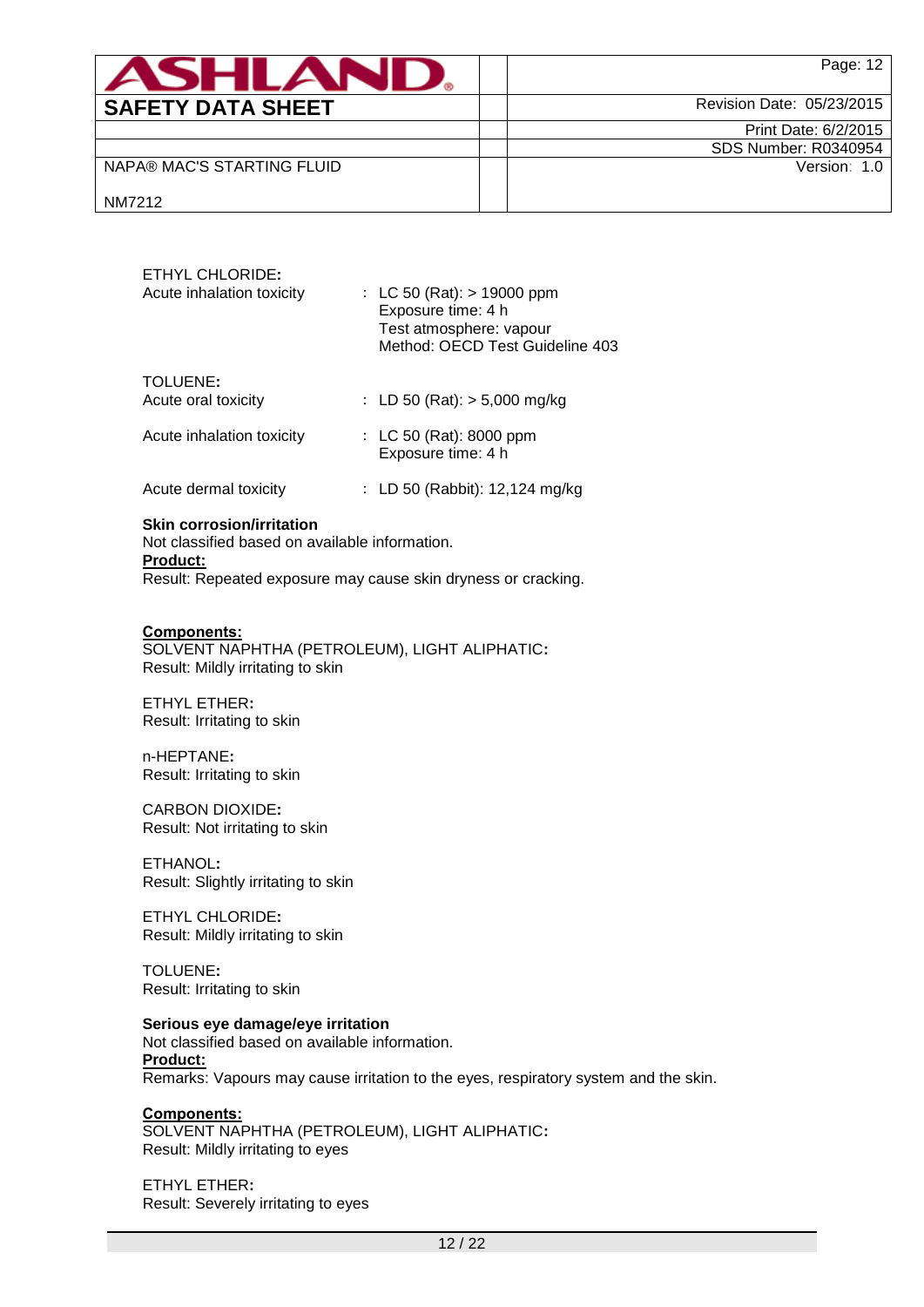|                                                                                                                                                                                                                                                                                                                                               |                                            | Page: 13                                                                                                             |
|-----------------------------------------------------------------------------------------------------------------------------------------------------------------------------------------------------------------------------------------------------------------------------------------------------------------------------------------------|--------------------------------------------|----------------------------------------------------------------------------------------------------------------------|
| <b>SAFETY DATA SHEET</b>                                                                                                                                                                                                                                                                                                                      |                                            | Revision Date: 05/23/2015                                                                                            |
|                                                                                                                                                                                                                                                                                                                                               |                                            | Print Date: 6/2/2015                                                                                                 |
| NAPA® MAC'S STARTING FLUID                                                                                                                                                                                                                                                                                                                    |                                            | SDS Number: R0340954<br>Version: 1.0                                                                                 |
|                                                                                                                                                                                                                                                                                                                                               |                                            |                                                                                                                      |
| NM7212                                                                                                                                                                                                                                                                                                                                        |                                            |                                                                                                                      |
| n-HEPTANE:<br>Result: Mildly irritating to eyes                                                                                                                                                                                                                                                                                               |                                            |                                                                                                                      |
| <b>CARBON DIOXIDE:</b><br>Result: Not irritating to eyes                                                                                                                                                                                                                                                                                      |                                            |                                                                                                                      |
| ETHANOL:<br>Result: Irritating to eyes                                                                                                                                                                                                                                                                                                        |                                            |                                                                                                                      |
| <b>ETHYL CHLORIDE:</b><br>Result: Mildly irritating to eyes                                                                                                                                                                                                                                                                                   |                                            |                                                                                                                      |
| <b>TOLUENE:</b><br>Result: Irritating to eyes                                                                                                                                                                                                                                                                                                 |                                            |                                                                                                                      |
| Respiratory or skin sensitisation<br>Skin sensitisation: Not classified based on available information.<br>Respiratory sensitisation: Not classified based on available information.<br>Components:<br>n-HEPTANE:<br>Test Type: Maximisation Test (GPMT)<br>Species: Guinea pig<br>Result: Did not cause sensitisation on laboratory animals. |                                            |                                                                                                                      |
| <b>Germ cell mutagenicity</b><br>Not classified based on available information.<br>Components:<br>n-HEPTANE:                                                                                                                                                                                                                                  |                                            |                                                                                                                      |
| Genotoxicity in vitro                                                                                                                                                                                                                                                                                                                         | Result: negative                           | : Test Type: Chromosome aberration test in vitro<br>Test species: rat hepatocytes<br>Method: OECD Test Guideline 473 |
|                                                                                                                                                                                                                                                                                                                                               | : Test Type: Ames test<br>Result: negative | Method: OECD Test Guideline 471                                                                                      |
| Carcinogenicity<br>Suspected of causing cancer.<br><b>Components:</b>                                                                                                                                                                                                                                                                         |                                            |                                                                                                                      |
| <b>ETHYL CHLORIDE:</b><br>Carcinogenicity -                                                                                                                                                                                                                                                                                                   |                                            | : Limited evidence of carcinogenicity in animal studies                                                              |

# **Reproductive toxicity**

Assessment

Suspected of damaging fertility or the unborn child. **Components:** TOLUENE**:** Reproductive toxicity - Assessment : Some evidence of adverse effects on sexual function and fertility, and/or on development, based on animal experiments.

## **STOT - single exposure**

May cause drowsiness or dizziness.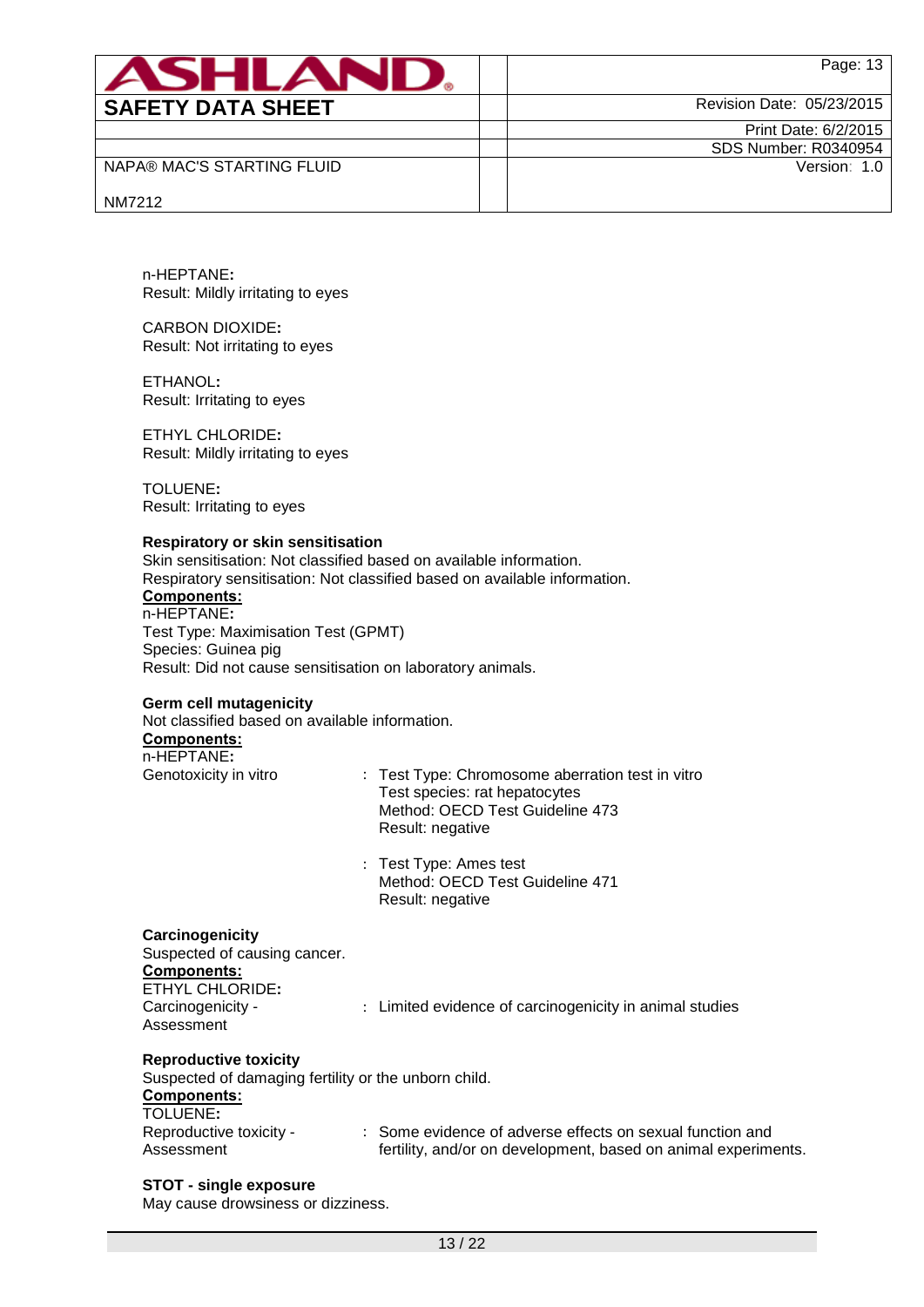| ANHI AI                    | Page: 14                  |
|----------------------------|---------------------------|
| <b>SAFETY DATA SHEET</b>   | Revision Date: 05/23/2015 |
|                            | Print Date: 6/2/2015      |
|                            | SDS Number: R0340954      |
| NAPA® MAC'S STARTING FLUID | Version: 1.0              |
| NM7212                     |                           |

#### **Components:**

ETHYL ETHER**:**

Assessment: May cause drowsiness or dizziness.

n-HEPTANE**:** Assessment: May cause drowsiness or dizziness.

ETHANOL**:**

Assessment: May cause drowsiness or dizziness.

TOLUENE**:**

Exposure routes: Inhalation Target Organs: Central nervous system Assessment: May cause drowsiness or dizziness.

#### **STOT - repeated exposure**

Not classified based on available information. **Components:** TOLUENE**:** Exposure routes: Inhalation Target Organs: Neurologic: other (neuropsychological effects, auditory dysfunction and effects on colour vision)

Assessment: May cause damage to organs through prolonged or repeated exposure.

#### **Aspiration toxicity**

May be fatal if swallowed and enters airways. **Product:** May be fatal if swallowed and enters airways.

#### **Components:**

SOLVENT NAPHTHA (PETROLEUM), LIGHT ALIPHATIC**:** May be fatal if swallowed and enters airways.

n-HEPTANE**:**

May be fatal if swallowed and enters airways.

TOLUENE**:**

May be fatal if swallowed and enters airways.

#### **Further information**

#### **Product:**

Remarks: Symptoms of overexposure may be headache, dizziness, tiredness, nausea and vomiting., Concentrations substantially above the TLV value may cause narcotic effects., Solvents may degrease the skin.

#### **Components:**

ETHYL CHLORIDE**:** Remarks: Liver

Remarks: Central nervous system

**Carcinogenicity:**

**IARC** No component of this product present at levels greater than or equal to 0.1% is identified as probable, possible or confirmed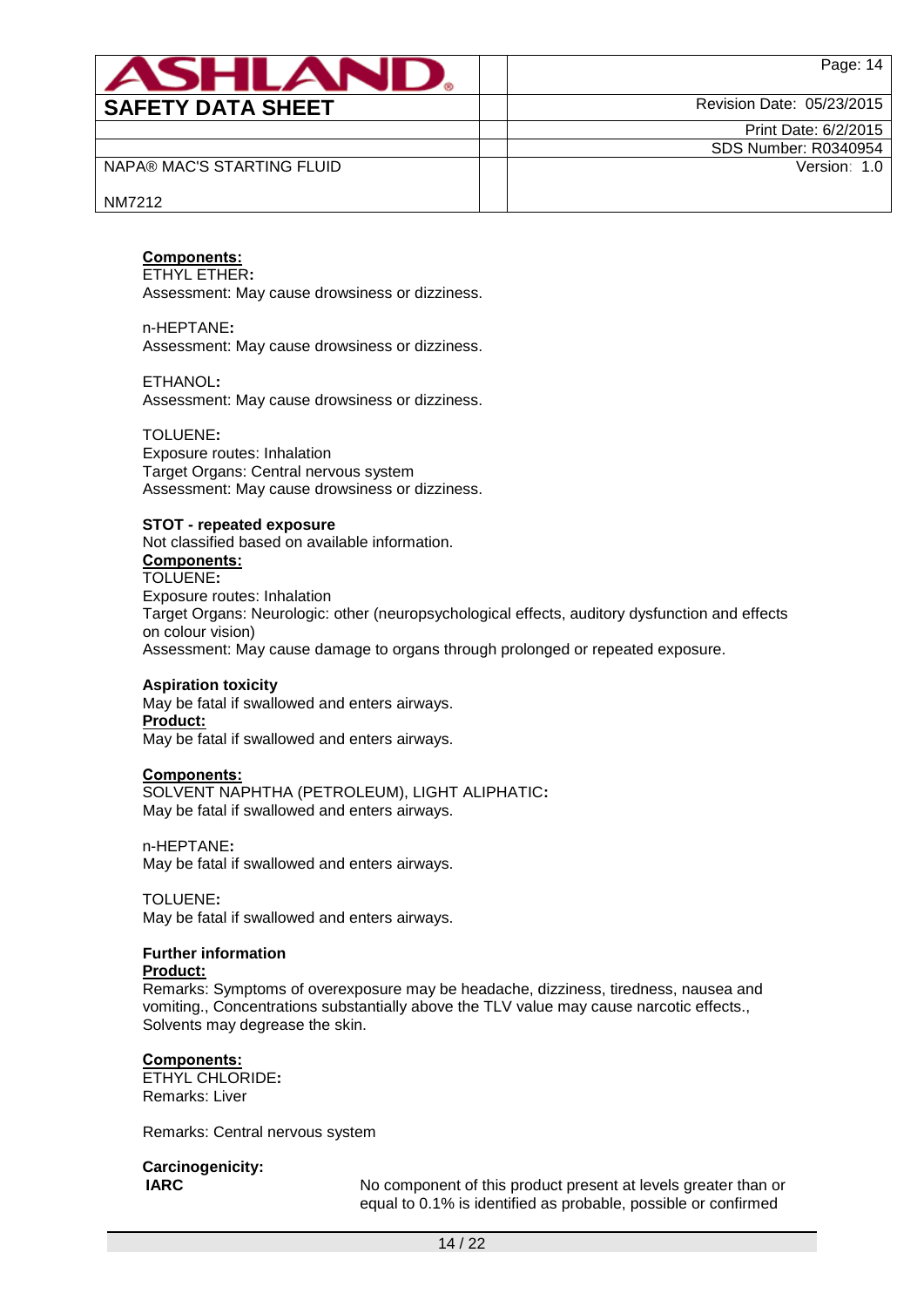| <b>ASHLAN</b>              | Page: 15                    |
|----------------------------|-----------------------------|
| <b>SAFETY DATA SHEET</b>   | Revision Date: 05/23/2015   |
|                            | Print Date: 6/2/2015        |
|                            | <b>SDS Number: R0340954</b> |
| NAPA® MAC'S STARTING FLUID | Version: 1.0                |
| NM7212                     |                             |

human carcinogen by IARC.

| <b>OSHA</b> | No component of this product present at levels greater than or<br>equal to 0.1% is identified as a carcinogen or potential<br>carcinogen by OSHA. |
|-------------|---------------------------------------------------------------------------------------------------------------------------------------------------|
| <b>NTP</b>  | No component of this product present at levels greater than or<br>equal to 0.1% is identified as a known or anticipated carcinogen<br>by NTP.     |

# **SECTION 12. ECOLOGICAL INFORMATION**

| <b>Ecotoxicity</b><br>n-HEPTANE:                                             |                           |                                                                                                                                                                                                                                           |
|------------------------------------------------------------------------------|---------------------------|-------------------------------------------------------------------------------------------------------------------------------------------------------------------------------------------------------------------------------------------|
| Toxicity to daphnia and other<br>aquatic invertebrates                       |                           | : EC 50 (Water flea (Daphnia magna)): 1.5 mg/l<br>Exposure time: 48 h<br>Test Type: static test                                                                                                                                           |
|                                                                              |                           | LC 50 (Mysidopsis bahia (opossum shrimp)): 0.1 mg/l<br>Exposure time: 96 h<br>Test Type: semi-static test                                                                                                                                 |
| Toxicity to daphnia and other<br>aquatic invertebrates<br>(Chronic toxicity) | $\mathbb{R}^{\mathbb{Z}}$ | NOELR (Water flea (Daphnia magna)): 1 mg/l<br>Exposure time: 21 d<br>Test Type: static test<br>Test substance: WAF<br>Method: OECD Test Guideline 211<br>Remarks: Information given is based on data obtained from<br>similar substances. |
| <b>Ecotoxicology Assessment</b><br>Acute aquatic toxicity                    |                           | : Very toxic to aquatic life.                                                                                                                                                                                                             |
| Chronic aquatic toxicity                                                     |                           | : Very toxic to aquatic life with long lasting effects.                                                                                                                                                                                   |
| ETHANOL:<br>Toxicity to fish                                                 |                           | : LC 50 (Rainbow trout, donaldson trout (Oncorhynchus                                                                                                                                                                                     |
|                                                                              |                           | mykiss)): 12,000 - 16,000 mg/l<br>Exposure time: 96 h<br>Test Type: static test                                                                                                                                                           |
| Toxicity to daphnia and other<br>aquatic invertebrates                       |                           | $\therefore$ EC 50 (Water flea (Daphnia magna)): > 10,000 mg/l<br>Exposure time: 48 h<br>Test Type: static test                                                                                                                           |
| <b>ETHYL CHLORIDE:</b>                                                       |                           |                                                                                                                                                                                                                                           |
| Toxicity to daphnia and other<br>aquatic invertebrates                       | $\mathbb{Z}^{\mathbb{Z}}$ | EC50 (Water flea (Daphnia magna)): 58 mg/l<br>Exposure time: 48 h<br>Test Type: static test<br>Method: Directive 67/548/EEC, Annex V, C.2.                                                                                                |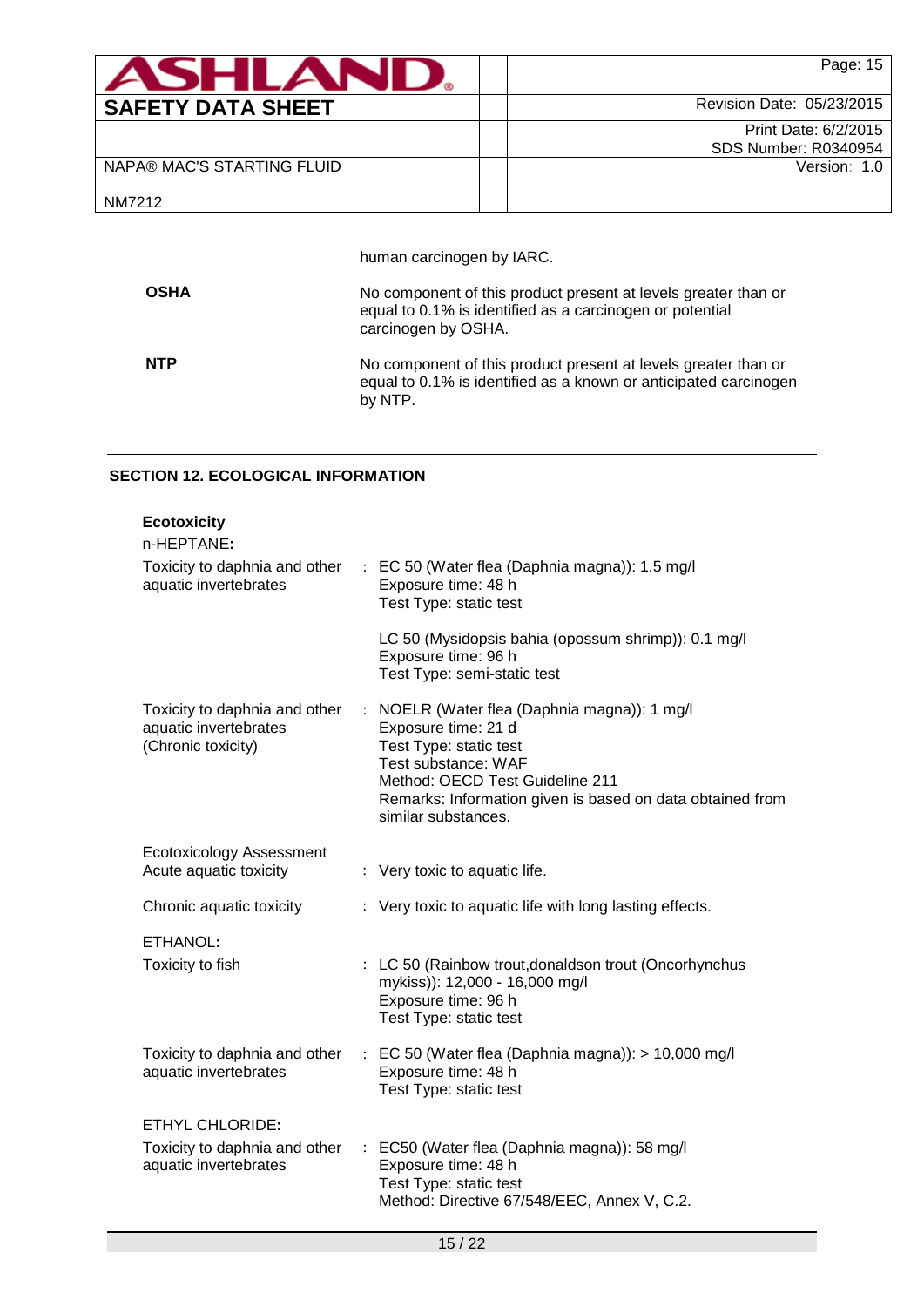| ASHLAN                     | Page: 16                    |
|----------------------------|-----------------------------|
| <b>SAFETY DATA SHEET</b>   | Revision Date: 05/23/2015   |
|                            | Print Date: 6/2/2015        |
|                            | <b>SDS Number: R0340954</b> |
| NAPA® MAC'S STARTING FLUID | Version: 1.0                |
| NM7212                     |                             |

| Toxicity to algae                                                             | : EC50 (Desmodesmus subspicatus (green algae)): 118 mg/l<br>End point: Growth inhibition<br>Exposure time: 72 h<br>Test Type: static test<br>Method: Directive 67/548/EEC, Annex V, C.3. |  |
|-------------------------------------------------------------------------------|------------------------------------------------------------------------------------------------------------------------------------------------------------------------------------------|--|
| TOLUENE:                                                                      |                                                                                                                                                                                          |  |
| Toxicity to fish                                                              | : LC50 (Oncorhynchus kisutch (coho salmon)): 5.5 mg/l<br>Exposure time: 96 h<br>Test Type: flow-through test                                                                             |  |
| Toxicity to daphnia and other<br>aquatic invertebrates                        | : EC50 (Water flea (Ceriodaphnia dubia)): 3.78 mg/l<br>Exposure time: 48 h<br>Remarks: Mortality                                                                                         |  |
| Toxicity to algae                                                             | : EC50 (Pseudokirchneriella subcapitata (microalgae)): > 433<br>mg/l<br>End point: Growth inhibition<br>Exposure time: 96 h                                                              |  |
|                                                                               | NOEC (Scenedesmus quadricauda (Green algae)): > 400<br>mg/l<br>End point: Growth inhibition<br>Exposure time: 7 d                                                                        |  |
| Toxicity to fish (Chronic<br>toxicity)                                        | : NOEC (Oncorhynchus mykiss (rainbow trout)): 1.39 mg/l<br>Exposure time: 40 d<br>Test Type: flow-through test                                                                           |  |
| Toxicity to daphnia and other<br>aquatic invertebrates<br>(Chronic toxicity)  | : NOEC (Water flea (Ceriodaphnia dubia)): 0.74 mg/l<br>Exposure time: 7 d                                                                                                                |  |
| <b>Persistence and degradability</b><br>n-HEPTANE:                            |                                                                                                                                                                                          |  |
| <b>Biodegradability</b>                                                       | : Result: Readily biodegradable                                                                                                                                                          |  |
| <b>ETHYL CHLORIDE:</b><br>Biodegradability                                    | Inoculum: activated sludge<br>Result: Not readily biodegradable.<br>Biodegradation: 0 %<br>Exposure time: 28 d<br>Method: Directive 67/548/EEC Annex V, C.4.E.                           |  |
| <b>TOLUENE:</b>                                                               |                                                                                                                                                                                          |  |
| Biodegradability                                                              | : Result: Readily biodegradable                                                                                                                                                          |  |
| <b>Bioaccumulative potential</b><br>ETHYL ETHER:<br>Partition coefficient: n- | log Pow: 0.89                                                                                                                                                                            |  |
| octanol/water                                                                 |                                                                                                                                                                                          |  |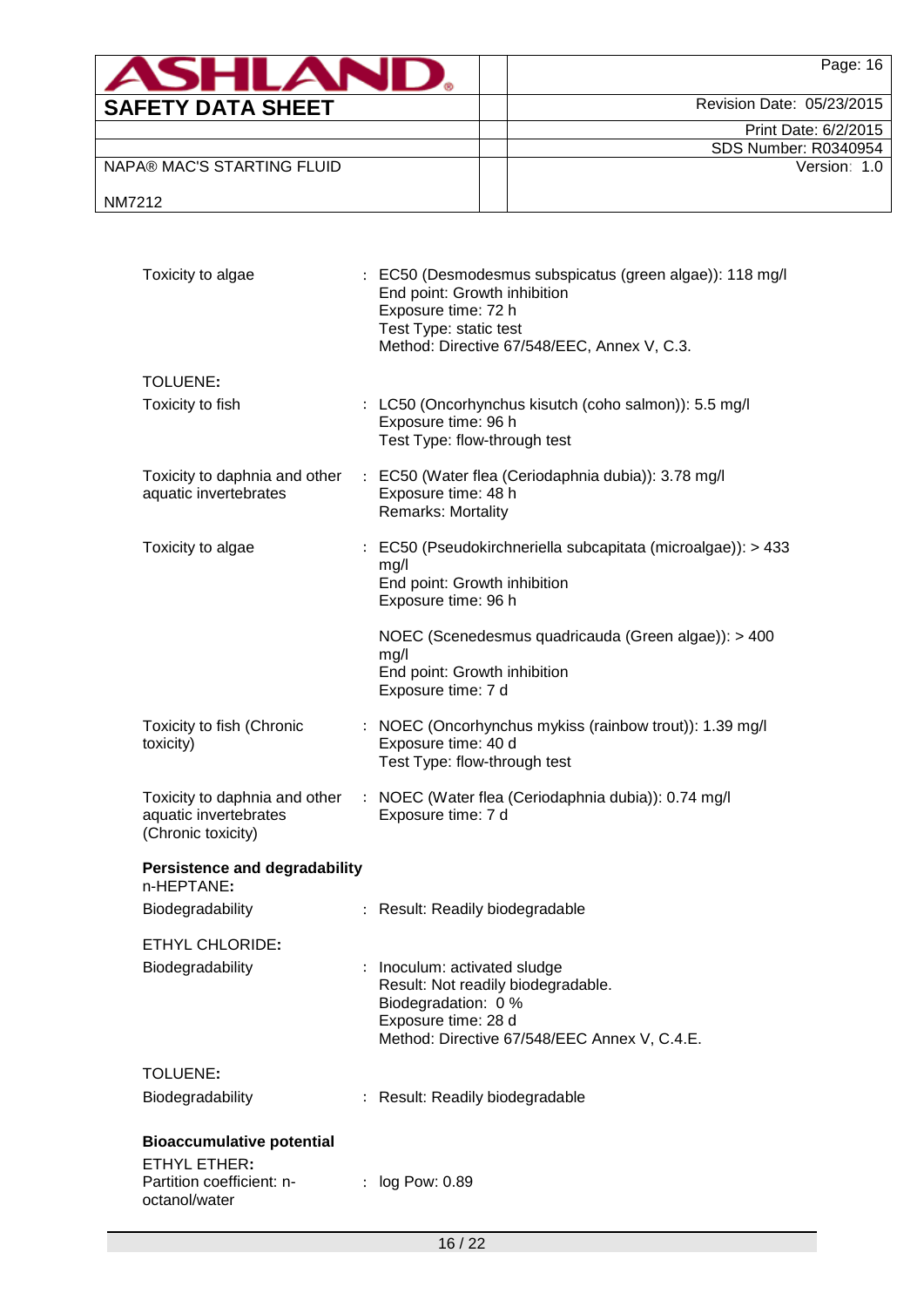| ASHI AF                    | Page: 17                    |
|----------------------------|-----------------------------|
| <b>SAFETY DATA SHEET</b>   | Revision Date: 05/23/2015   |
|                            | Print Date: 6/2/2015        |
|                            | <b>SDS Number: R0340954</b> |
| NAPA® MAC'S STARTING FLUID | Version: 1.0                |
| NM7212                     |                             |

| n-HEPTANE:<br>Partition coefficient: n-<br>octanol/water      | : $log Pow: 4.66$                                                                                                                                                     |
|---------------------------------------------------------------|-----------------------------------------------------------------------------------------------------------------------------------------------------------------------|
| ETHANOL:<br>Partition coefficient: n-<br>octanol/water        | $:$ log Pow: $-0.31$                                                                                                                                                  |
| ETHYL CHLORIDE:<br>Partition coefficient: n-<br>octanol/water | : log Pow: 1.43                                                                                                                                                       |
| TOLUENE:<br><b>Bioaccumulation</b>                            | : Species: Ide, silver or golden orfe (Leuciscus idus)<br>Bioconcentration factor (BCF): 94<br>Exposure time: 3 d<br>Concentration: 0.05 mg/l<br>Method: Not reported |
| Partition coefficient: n-<br>octanol/water                    | : log Pow: 2.73                                                                                                                                                       |
| <b>Mobility in soil</b><br>No data available                  |                                                                                                                                                                       |
| Other adverse effects<br>No data available                    |                                                                                                                                                                       |
| <b>Product:</b>                                               |                                                                                                                                                                       |
| Additional ecological<br>information                          | : An environmental hazard cannot be excluded in the event of<br>unprofessional handling or disposal., Toxic to aquatic life with<br>long lasting effects.             |

# **SECTION 13. DISPOSAL CONSIDERATIONS**

| <b>Disposal methods</b> |                                                                                                                                                                                                                                                                                           |
|-------------------------|-------------------------------------------------------------------------------------------------------------------------------------------------------------------------------------------------------------------------------------------------------------------------------------------|
| General advice          | : The product should not be allowed to enter drains, water<br>courses or the soil.<br>Do not contaminate ponds, waterways or ditches with<br>chemical or used container.<br>Send to a licensed waste management company.<br>Dispose of in accordance with all applicable local, state and |
| Contaminated packaging  | federal regulations.<br>: Empty remaining contents.                                                                                                                                                                                                                                       |
|                         | Empty containers should be taken to an approved waste<br>handling site for recycling or disposal.<br>Do not re-use empty containers.<br>Do not burn, or use a cutting torch on, the empty drum.                                                                                           |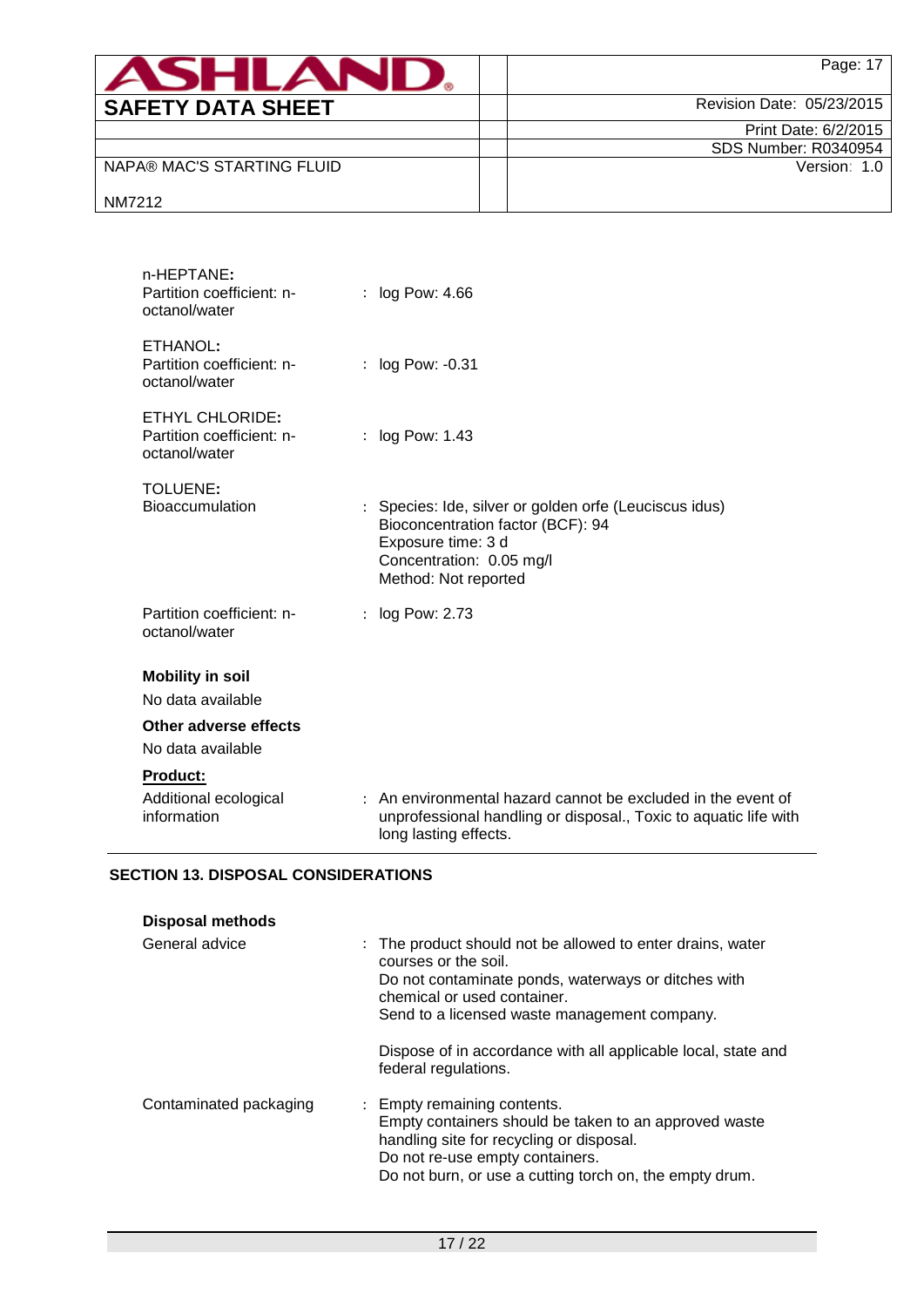| ASHLAN                     | Page: 18                    |
|----------------------------|-----------------------------|
| <b>SAFETY DATA SHEET</b>   | Revision Date: 05/23/2015   |
|                            | Print Date: 6/2/2015        |
|                            | <b>SDS Number: R0340954</b> |
| NAPA® MAC'S STARTING FLUID | Version: 1.0                |
| NM7212                     |                             |

#### **SECTION 14. TRANSPORT INFORMATION**

#### **International transport regulations**

# **REGULATION**

| <b>ID NUMBER</b> | <b>PROPER SHIPPING NAME</b> | *HAZARD<br><b>CLASS</b> | <b>SUBSIDIARY</b><br><b>HAZARDS</b> | <b>PACKING</b><br>GROUP | <b>MARINE</b><br>POLLUTANT |
|------------------|-----------------------------|-------------------------|-------------------------------------|-------------------------|----------------------------|
|                  |                             |                         |                                     |                         | TD.<br>QTY.                |

#### **U.S. DOT - ROAD**

| ORM-D, CONSUMER<br>COMMODITY | ORM |  |
|------------------------------|-----|--|
|                              |     |  |

#### **U.S. DOT - RAIL**

| <b>MANAC</b><br>11 H | $\sim$ $\sim$ $\sim$<br><b>NSUMER</b><br><b>JRM-</b><br>DNI:<br>້ | )RM |  |  |
|----------------------|-------------------------------------------------------------------|-----|--|--|
|----------------------|-------------------------------------------------------------------|-----|--|--|

#### **U.S. DOT - INLAND WATERWAYS**

| , CONSUMER<br>ORM-D,<br><b>COMMODITY</b> | ORM |  |
|------------------------------------------|-----|--|
|                                          |     |  |

#### **TRANSPORT CANADA - ROAD**

|    |                             | $\blacksquare$ |  |
|----|-----------------------------|----------------|--|
| UN | $\sim$ $\sim$ $\sim$<br>ນວເ | $\cdots$       |  |
|    |                             |                |  |

#### **TRANSPORT CANADA - RAIL**

| UN | $\sim$ $\sim$ $\sim$<br>ນວເ | $F_{\mathcal{D}}$ $\cap$ $\cap$ $\cap$<br>¬∟ |  |
|----|-----------------------------|----------------------------------------------|--|
|    |                             |                                              |  |

#### **TRANSPORT CANADA - INLAND WATERWAYS**

| UN | $  -$<br>.<br>м.<br>. זר<br>. | $-$ - $\sim$ - $\sim$<br>Λ1<br>ПL.<br>∪∟ט | - - |
|----|-------------------------------|-------------------------------------------|-----|
|    |                               |                                           |     |

#### **INTERNATIONAL MARITIME DANGEROUS GOODS**

| JN | 1950 | <b>AEROSOLS</b> | <b>MARINE</b>    |
|----|------|-----------------|------------------|
|    |      |                 | POLLUTANT:(      |
|    |      |                 | <b>ALIPHATIC</b> |
|    |      |                 | <b>PETROLEUM</b> |
|    |      |                 | NAPHTHA)         |
|    |      |                 |                  |

# **INTERNATIONAL AIR TRANSPORT ASSOCIATION - CARGO**

| UN | 1950 | flammable<br>Aerosols.<br>enaine) | <u>.</u> |  |
|----|------|-----------------------------------|----------|--|
|    |      | - 13<br>fluid)<br>.<br>. titic    |          |  |
|    |      |                                   |          |  |

# **INTERNATIONAL AIR TRANSPORT ASSOCIATION - PASSENGER**

| UN | 1950 | Aerosols, flammable (engine |  |
|----|------|-----------------------------|--|
|    |      | starting fluid)             |  |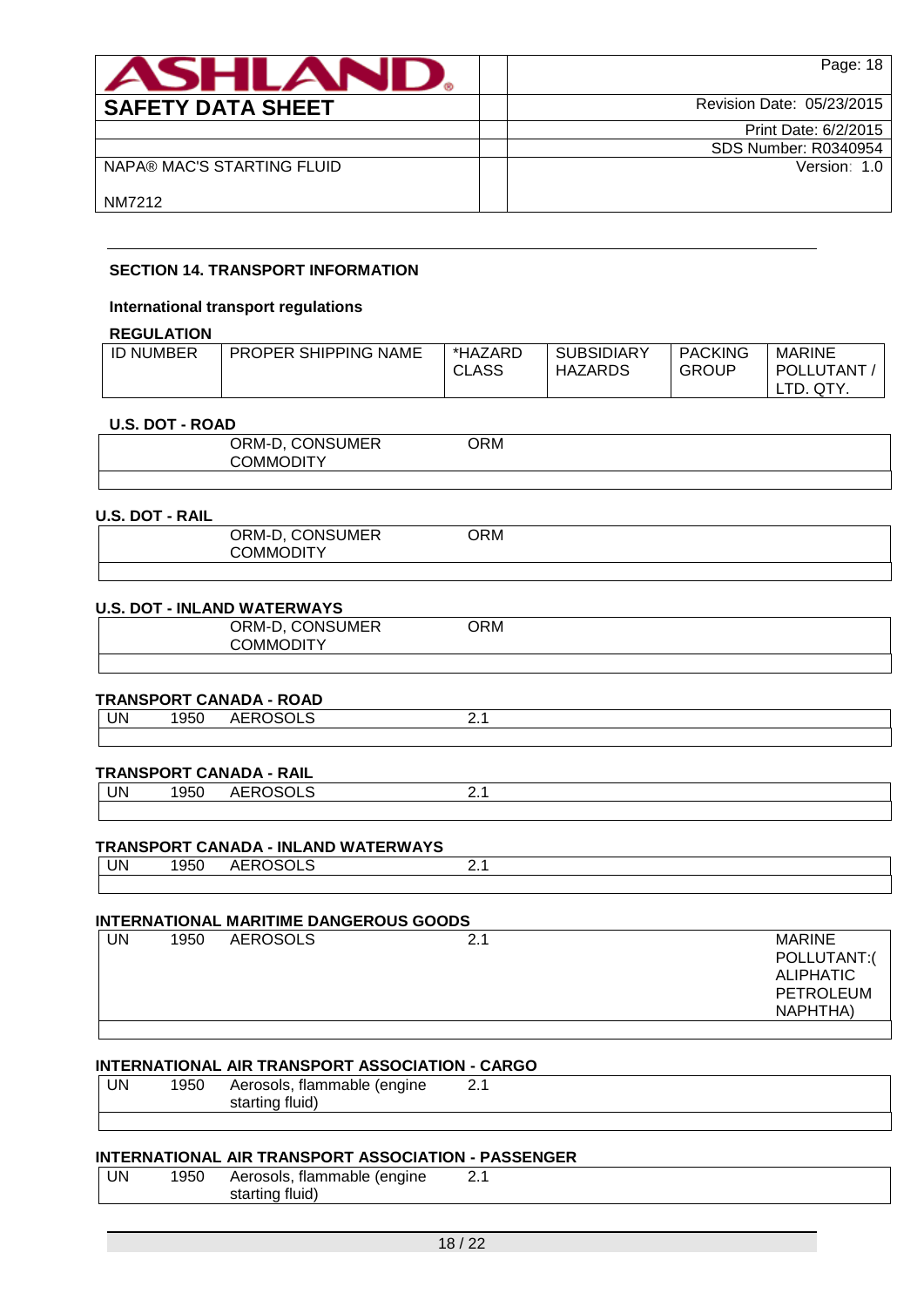| <b>ASHLAND</b>             | Page: 19                    |
|----------------------------|-----------------------------|
| <b>SAFETY DATA SHEET</b>   | Revision Date: 05/23/2015   |
|                            | Print Date: 6/2/2015        |
|                            | <b>SDS Number: R0340954</b> |
| NAPA® MAC'S STARTING FLUID | Version: 1.0                |
| NM7212                     |                             |

#### **MEXICAN REGULATION FOR THE LAND TRANSPORT OF HAZARDOUS MATERIALS AND WASTES**

| UN | ิงวบ | $\cdots$<br>л L<br>``<br>י – ה<br>◡––– |  |
|----|------|----------------------------------------|--|
|    |      |                                        |  |

## **\*ORM = ORM-D, CBL = COMBUSTIBLE LIQUID**

| Marine pollutant | yes |
|------------------|-----|
|                  |     |

Dangerous goods descriptions (if indicated above) may not reflect quantity, end-use or region-specific exceptions that can be applied. Consult shipping documents for descriptions that are specific to the shipment.

#### **SECTION 15. REGULATORY INFORMATION**

#### **EPCRA - Emergency Planning and Community Right-to-Know Act**

#### **CERCLA Reportable Quantity**

| Components  | CAS-No. | (lbs) | Component RQ   Calculated product RQ<br>(lbs) |
|-------------|---------|-------|-----------------------------------------------|
| ETHYL ETHER | 60-29-7 | 100   | 511.380779                                    |

| SARA 311/312 Hazards                    |                        | : Chronic Health Hazard<br>Fire Hazard<br><b>Acute Health Hazard</b>                                                                                                                      |            |                   |  |
|-----------------------------------------|------------------------|-------------------------------------------------------------------------------------------------------------------------------------------------------------------------------------------|------------|-------------------|--|
| <b>SARA 313</b><br>Component(s)SARA 313 |                        | : This material does not contain any chemical components with<br>known CAS numbers that exceed the threshold (De Minimis)<br>reporting levels established by SARA Title III, Section 313. |            |                   |  |
| Pennsylvania Right To Know              | <b>LIGHT ALIPHATIC</b> | SOLVENT NAPHTHA (PETROLEUM),                                                                                                                                                              | 64742-89-8 | 70.00 - 90.00 %   |  |
|                                         | ETHYL ETHER            |                                                                                                                                                                                           | 60-29-7    | 10.00 - 20.00 %   |  |
|                                         | n-HEPTANE              |                                                                                                                                                                                           | 142-82-5   | $1.00 - 5.00 %$   |  |
|                                         | <b>CARBON DIOXIDE</b>  |                                                                                                                                                                                           | 124-38-9   | $1.00 - 5.00 %$   |  |
|                                         | <b>ETHANOL</b>         |                                                                                                                                                                                           | 64-17-5    | $1.00 - 5.00 %$   |  |
| <b>New Jersey Right To Know</b>         | <b>LIGHT ALIPHATIC</b> | SOLVENT NAPHTHA (PETROLEUM),                                                                                                                                                              | 64742-89-8 | 70.00 - 90.00 %   |  |
|                                         | ETHYL ETHER            |                                                                                                                                                                                           | 60-29-7    | $10.00 - 20.00 %$ |  |
|                                         |                        |                                                                                                                                                                                           |            |                   |  |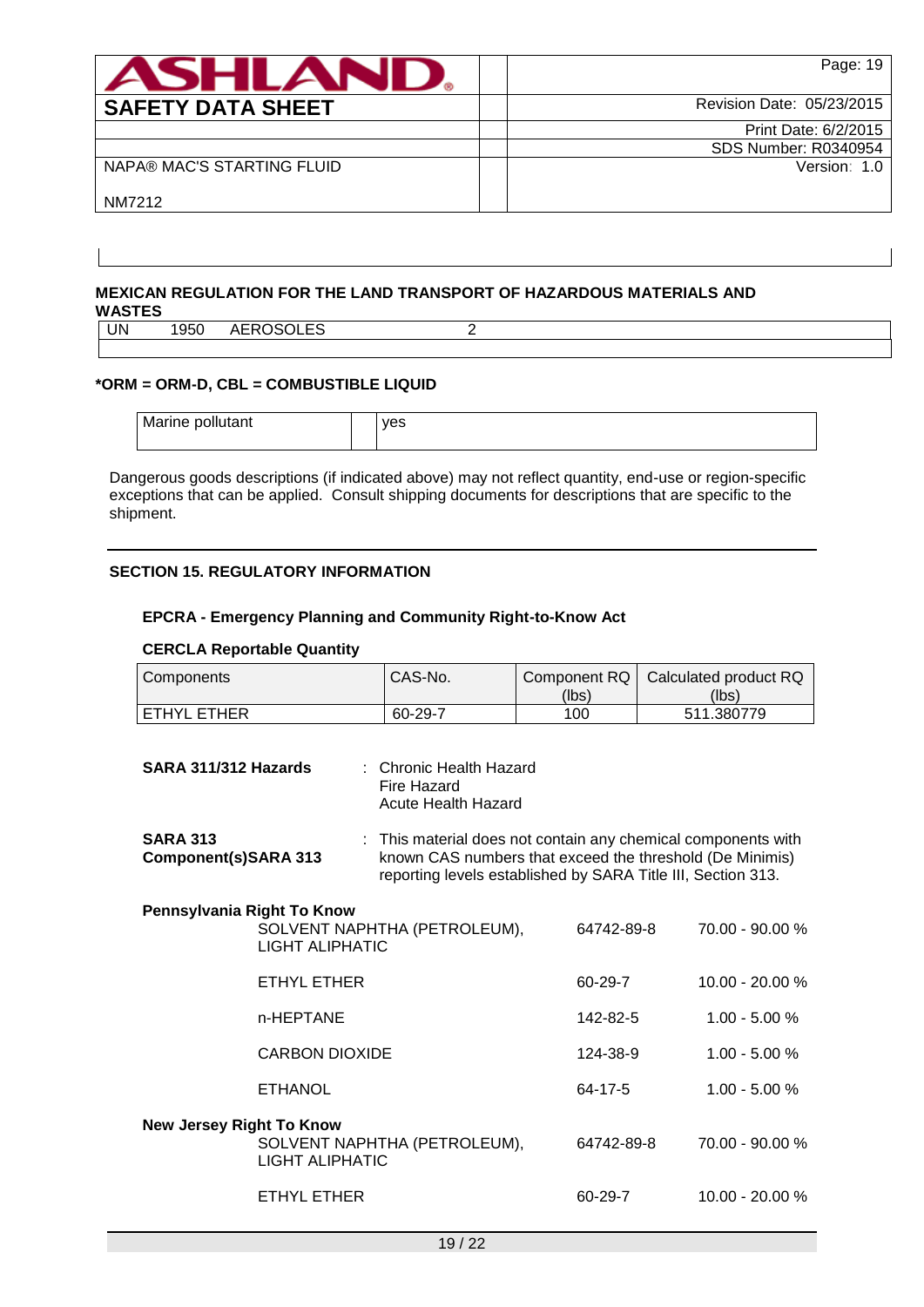| <b>ASHLAND</b>             | Page: 20                  |
|----------------------------|---------------------------|
| <b>SAFETY DATA SHEET</b>   | Revision Date: 05/23/2015 |
|                            | Print Date: 6/2/2015      |
|                            | SDS Number: R0340954      |
| NAPA® MAC'S STARTING FLUID | Version: 1.0              |
| NM7212                     |                           |

| n-HEPTANE                                                 | 142-82-5   | $1.00 - 5.00 %$ |
|-----------------------------------------------------------|------------|-----------------|
| CARBON DIOXIDE                                            | 124-38-9   | $1.00 - 5.00 %$ |
| <b>ETHANOL</b>                                            | 64-17-5    | $1.00 - 5.00 %$ |
| DISTILLATES (PETROLEUM),<br>HYDROTREATED LIGHT NAPHTHENIC | 64742-53-6 | $0.10 - 1.00 %$ |
| TOLUENE                                                   | 108-88-3   | $0.10 - 1.00 %$ |

| <b>California Prop 65</b> | Proposition 65 warnings are not required for this product<br>based on the results of a risk assessment. |
|---------------------------|---------------------------------------------------------------------------------------------------------|
| <b>TSCA</b>               | The components of this product are reported in the following inventories:<br>: On TSCA Inventory        |
| <b>DSL</b>                | : All components of this product are on the Canadian DSL.                                               |
| <b>AUSTR</b>              | : On the inventory, or in compliance with the inventory                                                 |
| <b>ENCS</b>               | : Not in compliance with the inventory                                                                  |
| <b>KECL</b>               | : On the inventory, or in compliance with the inventory                                                 |
| <b>PICCS</b>              | : On the inventory, or in compliance with the inventory                                                 |
| <b>IECSC</b>              | : On the inventory, or in compliance with the inventory                                                 |

#### **Inventories**

AICS (Australia), DSL (Canada), IECSC (China), REACH (European Union), ENCS (Japan), ISHL (Japan), KECI (Korea), NZIoC (New Zealand), PICCS (Philippines), TSCA (USA)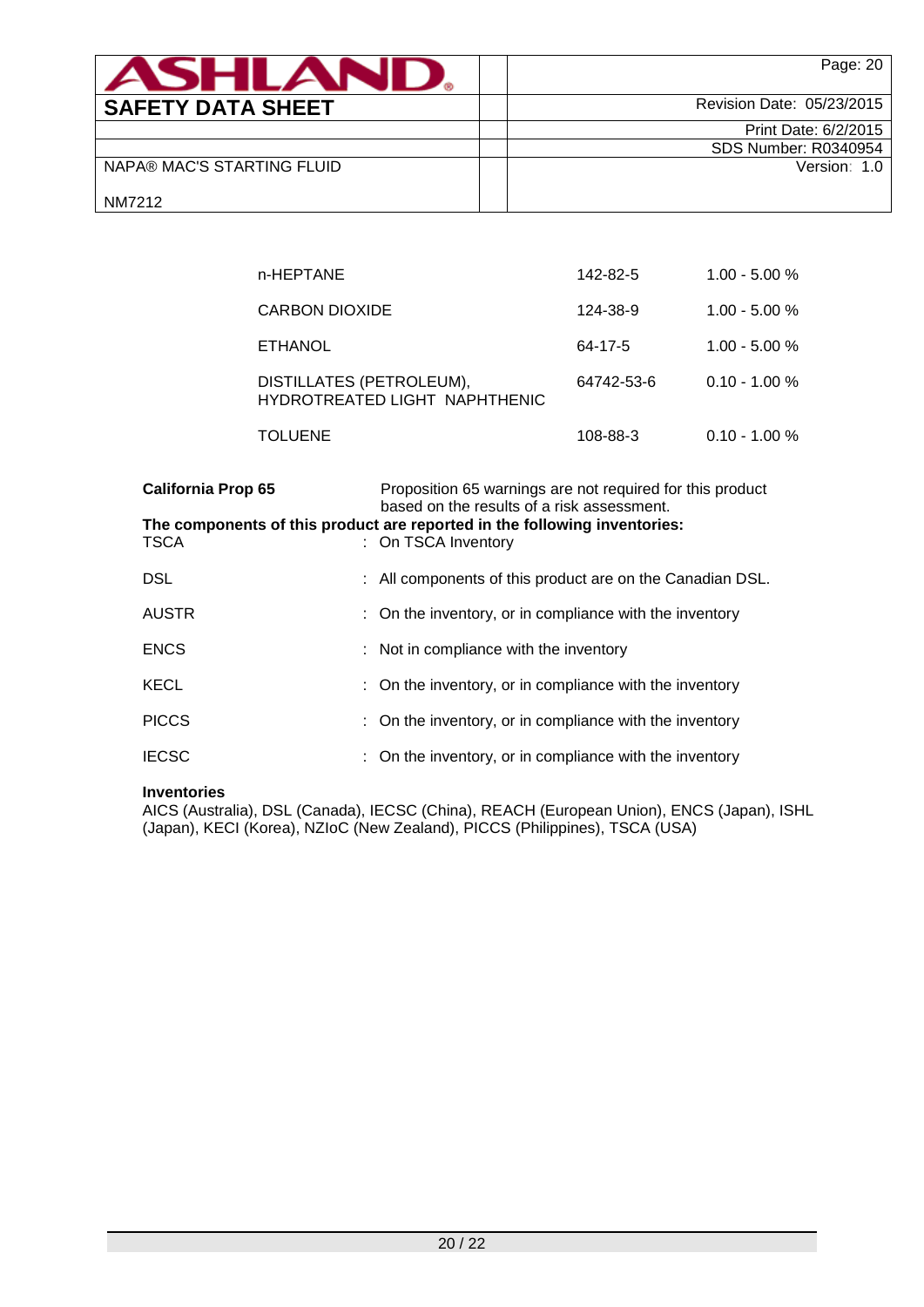| <b>ASHLAN</b>              | Page: 21                  |
|----------------------------|---------------------------|
| <b>SAFETY DATA SHEET</b>   | Revision Date: 05/23/2015 |
|                            | Print Date: 6/2/2015      |
|                            | SDS Number: R0340954      |
| NAPA® MAC'S STARTING FLUID | Version: 1.0              |
| NM7212                     |                           |

## **SECTION 16. OTHER INFORMATION**

#### **Further information**

Revision Date: 05/23/2015



## **NFPA Flammable and Combustible Liquids Classification**

Not applicable

#### **Full text of H-Statements referred to under sections 2 and 3.**

| H220             | Extremely flammable gas.                                          |
|------------------|-------------------------------------------------------------------|
| H <sub>224</sub> | Extremely flammable liquid and vapor.                             |
| H225             | Highly flammable liquid and vapor.                                |
| H280             | Contains gas under pressure; may explode if heated.               |
| H302             | Harmful if swallowed.                                             |
| H304             | May be fatal if swallowed and enters airways.                     |
| H315             | Causes skin irritation.                                           |
| H319             | Causes serious eye irritation.                                    |
| H336             | May cause drowsiness or dizziness.                                |
| H351             | Suspected of causing cancer.                                      |
| H361             | Suspected of damaging fertility or the unborn child.              |
| H373             | May cause damage to organs through prolonged or repeated exposure |
|                  | if inhaled.                                                       |
| H401             | Toxic to aquatic life.                                            |
| H411             | Toxic to aquatic life with long lasting effects.                  |
|                  |                                                                   |

Sources of key data used to compile the Safety Data Sheet

Ashland internal data including own and sponsored test reports

The UNECE administers regional agreements implementing harmonised classification for labelling (GHS) and transport.

The information accumulated herein is believed to be accurate but is not warranted to be whether originating with the company or not. Recipients are advised to confirm in advance of need that the